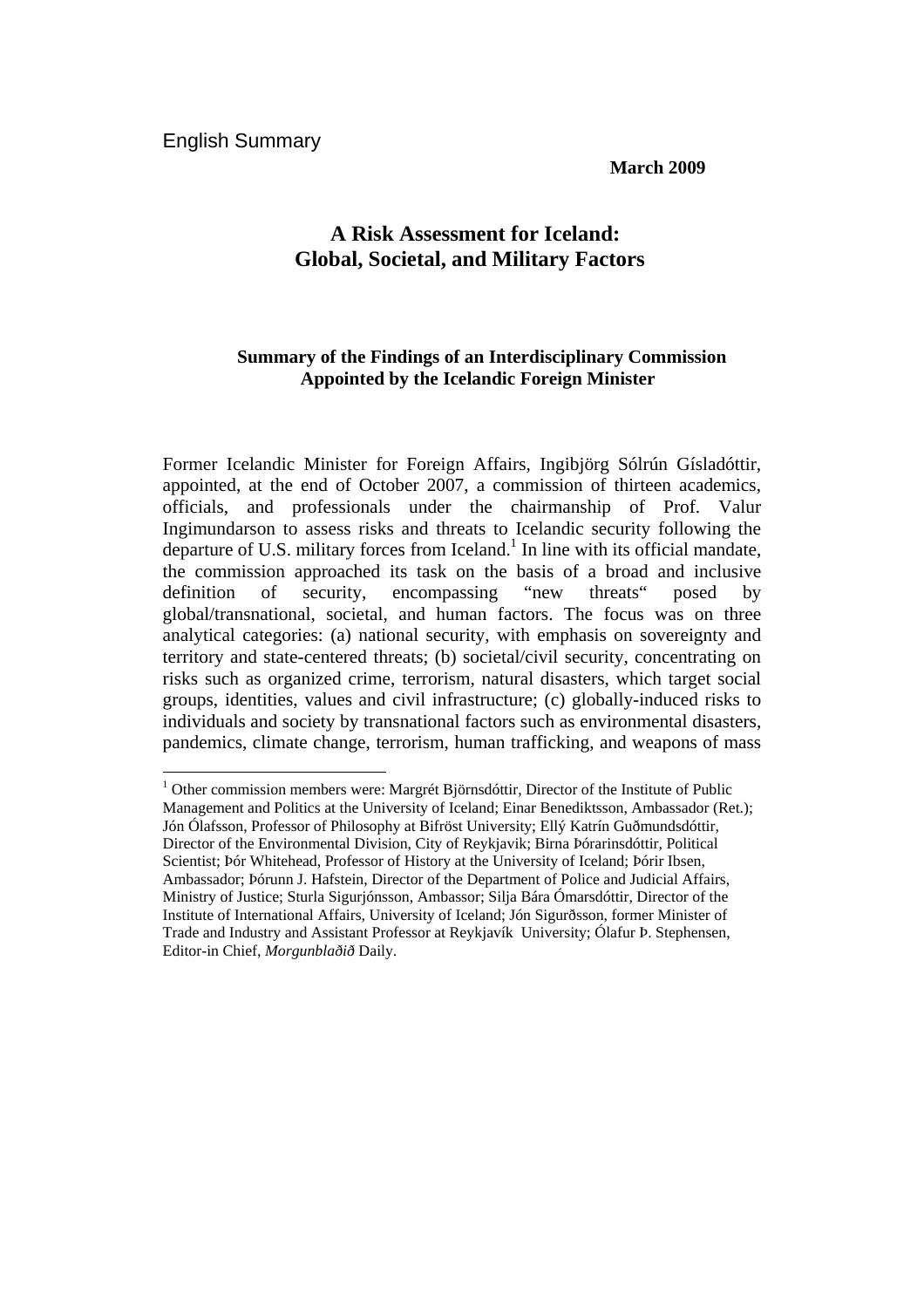destruction. Consistent with the convergence of internal and external security in the post-Cold War era—mainly as a result of the growing importance of transnational security factors—there was considerable categorical overlap.

The commission's findings are based on an independent assessment of the security situation in Iceland. It benefitted, however, from the work of various governmental and non-governmental organizations in the field of security and defense. In addition, the commission relied on the expertise and advice of a number of foreign and domestic specialists.

#### **Risk Assessment: Analytical Categories and Conclusions**

The commission adopted a specific method to assess risks, using five interrelated factors: First, each risk or threat was defined in analytical terms; second, the probability of increased or diminished risk in the next ten years was assessed; thirdly, Iceland's strengths, weaknesses and resilience to meet specific risks were evaluated; fourth, the security situation in Iceland was assessed in relation to that of neighboring countries, especially the Nordic countries but also other ones such as France and Britain, as well as international organizations, such as NATO and the European Union (EU). Finally, a number of suggestions about risk preparedness and responses were put forward.

The commission sought to tackle some of the risk factors and consequences of the Icelandic banking collapse in October 2008, even if much of its work had already been completed when it took place. Hence, it is not a central feature of analysis in the report. Given the fluidity of the current economic situation, more time is also needed to assess its medium- and long-term impact on Iceland's security. The financial crisis not only led to widespread economic and social insecurity but also temporary political instability. Given the skyrocketing public debt, it will become increasingly difficult to obtain funds for security and defense purposes in the years ahead. It is, therefore, of vital importance that Icelandic security organizations pool their resources to meet this new challenge. Such cooperation also fits with the dominant Western ideological approach, the so-called "comprehensive approach," which stresses the ability of security actors to work closely with all partners—whether civil or military.

The commission assessed the following security categories: financial security; military threats; health safety and pandemics; environmental threats, natural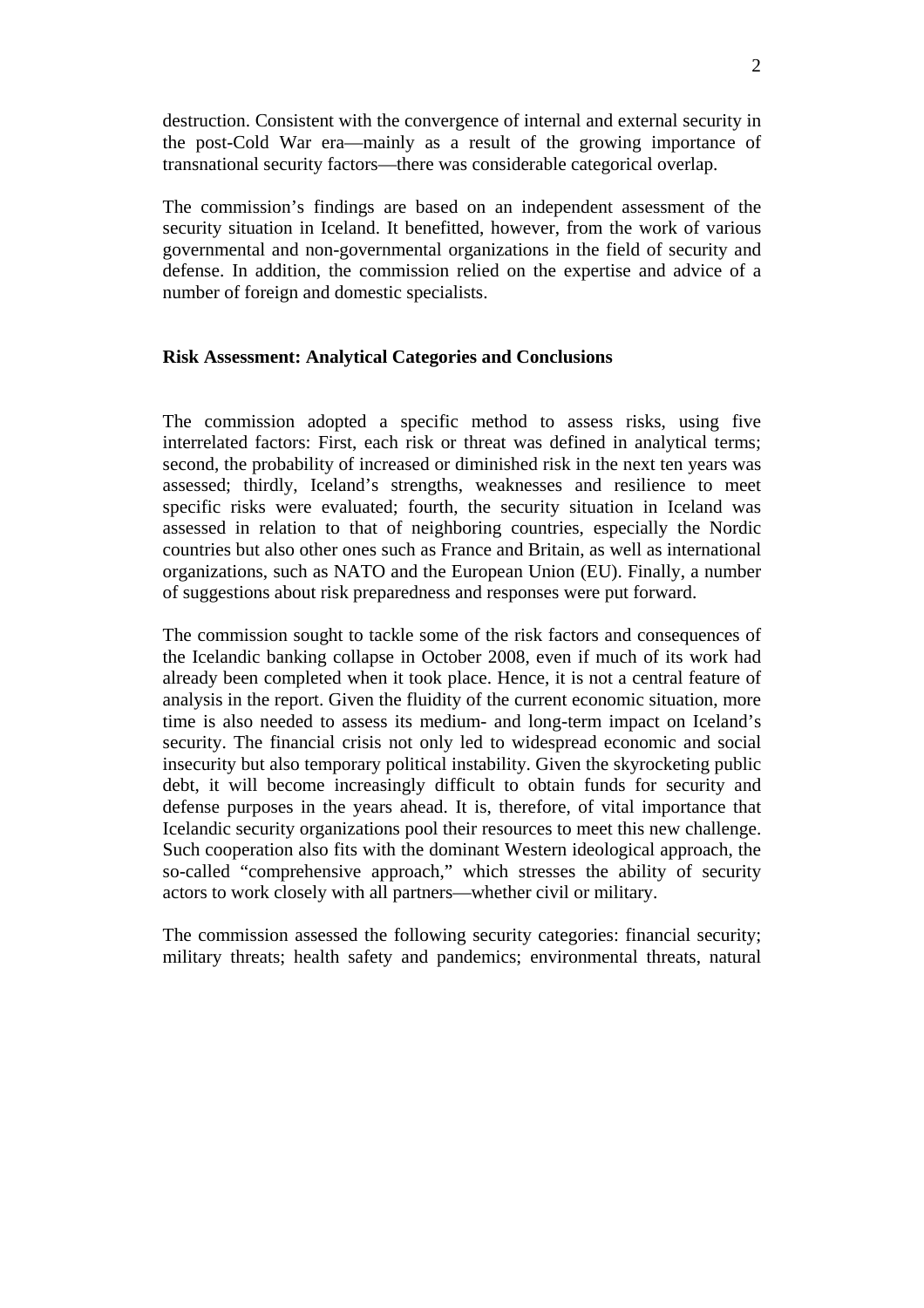disasters and climate change; international terrorism; weapons of mass destruction; organized crime; cyber threats; human trafficking; migration and integration of immigrants; maritime safety; civil flight security; road security; food security and the safety of the electrical and communications system. Since these risk categories are different in nature, they were not prioritized. But each category was analyzed in terms of likelihood and potential impact. Other security factors that were not addressed here but need to be explored include the protection of government institutions, foreign intelligence activities, the influence of riots on internal security, and the security of Icelandic citizens living abroad

A short summary of the main findings in each area follows:

(1) The international financial crisis has led to an economic crisis in many countries, with deep and serious societal consequences. It hit Iceland early on in October 2008—and especially hard. Financial institutions, government bodies, regulatory institutions and emergency response mechanisms were very ill-equipped to deal with a crisis of such magnitude. Much research remains to be done to determine what factors contributed to—and caused—the economic collapse. Therefore, this account is mostly limited to events and actions leading up to it as well as its effects. Given the fact that the Icelandic banking sector had become ten times that of Iceland's Gross Domestic Product, the banking crisis was not wholly unexpected. But its suddenness and severity came as a shock. The crisis derailed foreign payments and settlements systems, temporarily, and disrupted exports and imports. While this did not result in shortages, it revealed the vulnerability of Icelandic society to a systemic breakdown.

Moreover, the crisis led to a diplomatic dispute between the Icelandic government, on the one hand, and the British and Dutch governments, on the other, over the settlement of online saving accounts—dubbed Icesave—in Britain and the Netherlands after the Icelandic bank Landsbankinn was put into receivership. On the pretext of protecting the economic stability of the United Kingdom, the British government subsequently used anti-terrorist legislation to freeze the assets of Icelandic banks operating in the United Kingdom. Relations between Iceland and Britain became very strained, and the dispute caused a delay in the approval of an International Monitory Fund (IMF) financial rescue package for Iceland. Eventually, an outline agreement was reached in November 2008, with the Icelandic government accepting to guarantee the liabilities of insured deposits consistent with the EU's interpretation of the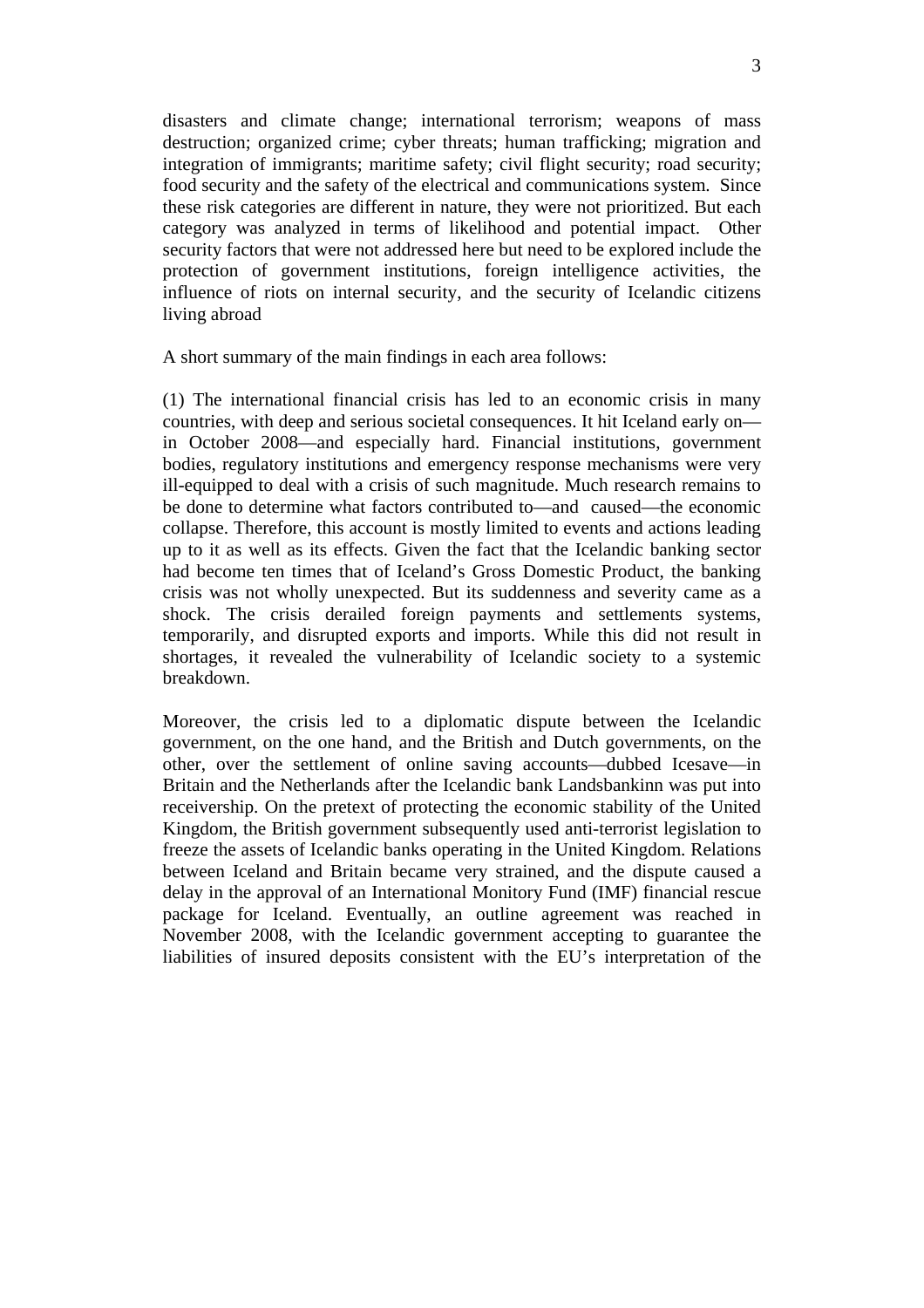European Economic Area law. The dispute was also taken up in NATO and affected the decision to cancel a British air policing mission by the Royal Air Force scheduled for Iceland in December.

The economic collapse shows that the precondition for financial security is a strong institutional lender of last resort, which is able to provide liquidity in the case of shortages. No such institutional body existed in Iceland. The commercial banks became far too big relative to the size of the Central Bank and the treasury. When credit lines dried up, the banks were quickly brought to their knees. Contingency plans did not work, and attempts made by the Icelandic government to save the banking system failed. The banks were supposed to operate under EU rules, but domestic regulation and monitoring was lacking. Together with the Central Bank, an inter-ministerial government committee activated contingency plans and drafted an emergency legislation that was subsequently enacted by the Icelandic parliament in October 2008. It is possible that the impact of the banking crash would have been less severe if emergency plans had been put in place earlier. But since this was a systemic collapse, it would have been necessary to intervene far earlier to prevent it.

(2) Iceland faces no direct military threats from other states or alliances in the short- or medium-term. Iceland's status as a non-armed country and its location in the North Atlantic put it in a special category when it comes to security and defense. Since the end of the Cold War, the High North has been stable and peaceful. Iceland has taken part in international operations—such as peacekeeping—under the auspices of international organizations such as NATO, the UN, and the EU. This contribution serves the purpose of strengthening Icelandic security ties with such bodies. It can also be seen as an extraterritorial means to compensate—in security terms—for the lack of territorial defense. Yet since participation in international operations can also have adverse effects, Iceland must periodically evaluate the security implications of political ties with countries they work with and regularly reassess its national security needs in view of rapid changes in the global security environment.

The U.S.-Defense Agreement of 1951 is still in force, even if a deterritorialized security guarantee is a lesser commitment than a military presence. Iceland has been without military forces since the U.S. departure in 2006 after a 55-year long presence. To be sure, in 2008, France and the United States, assumed air policing missions in Iceland for several weeks, and Denmark did so in March 2009. One purpose of air policing arrangements under NATO auspices is to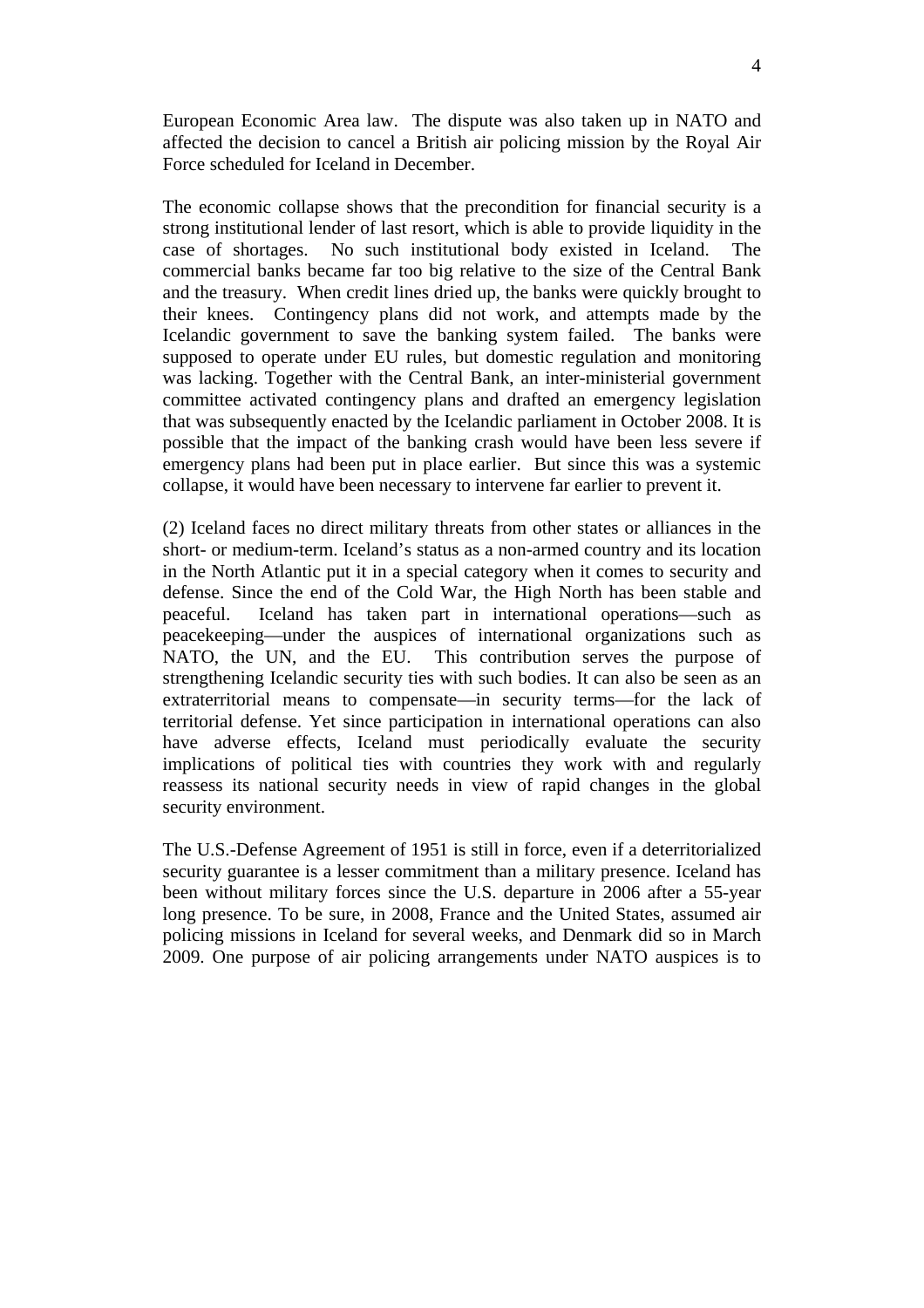beef up security relationships with other Allies than the United States. But following the economic crash, the policy has been modified by reducing the number of such missions.

The special position of Iceland as a non-armed NATO country has elicited two opposing views. On the hand, there are those who see Iceland's strategic importance as a given in any military situation in the North Atlantic because of its geographic location. For this reason, it is seen as all-important that Icelanders shoulder more responsibility in their own defense and have a minimum operational capacity to cooperate with other NATO members. On the other hand, there are those who want to prioritize non-military factors rather than traditional territorial defense on the grounds that there are no sign of any regional tension or military conflict in the near- or medium-term future. Any such scenarios would require preparation, such as military build up, providing early warning. Other more pressing risks and threats involve societal or civil security and infrastructure protection. Hence, preparedness should be geared towards meeting such risks.

Irrespective of these differing opinions, the long-term outlook for Iceland's security and defense is more uncertain because of the future importance of the High North and because of potential Great Power disputes over access to oil and gas. No military-build up has taken place in the region since the end of the Cold War, even if direct stakeholders, such as Russia, Norway, and Canada, have increased their preparedness. The Russians have, for example, put forward plans to build an aircraft carrier for use by the Northern Fleet after ten years, even if they could face delay. While NATO does not foresee the remilitarization of the High North, it has decided to pay attention to regional soft security issues, such as search-and-rescue at sea and marine pollution management, by promoting cross-border regional monitoring and surveillance. There is much public debate over the opening of new sea lanes and transarctic shipping due to climate change, but despite the media spectacle surrounding the "Scramble for the Arctic," it could take decades before arctic sea routes will be open and accessible all year long. This is not to discount developments such as the future prospects of new Arctic shipping routes, oil and gas resources, and potential Great Power rivalry over state ownership. They are bound to affect Iceland's security in the long term. Yet, there are not indications that the Arctic will be a high-tension area in the near future.

(3) Pandemics pose a transnational threat that can not only have much impact on Iceland but also strike with little warning. In the past decade, a number of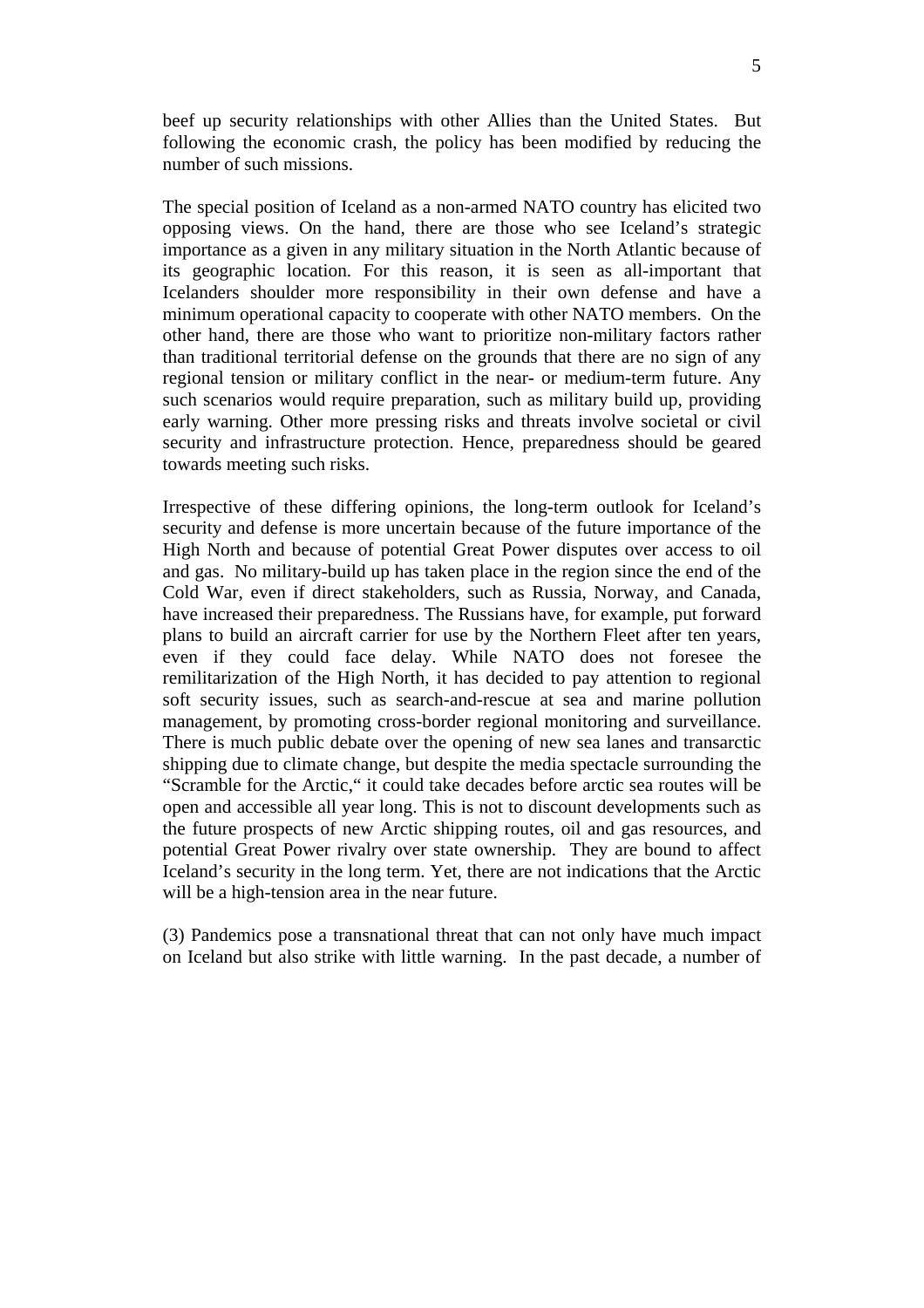new pandemic diseases, including Avian influenza and Severe Acute Respiratory Syndrome (SARS), have surfaced. In addition, there have been anthrax and radiological attacks. It can be presumed that new pandemic diseases will develop in the coming years. An outbreak of a pandemic disease could impact Iceland both directly through contraction and indirectly, for example through an airport shutdown, a market breakdown, and a sharp decline in tourism. It is estimated that a highly contagious pandemic would reach Iceland relatively quickly as air services to and from the country are frequent. Moreover, it is believed that Icelanders could be highly sensitive to contagion and infections due to their geographic isolation. A pandemic that reached Iceland could, therefore, have disastrous consequences. It is, however, considered a strength that almost all foreign air traffic passes through the same airport, which could be closed in a case of emergency.

(4) A number of endemic natural threats, including volcanic eruptions, earthquakes, avalanches, storms, mudslides, floods and glacial bursts pose a continual risk to Icelandic society. Emergency plans for how to deal with such disasters have been prepared and are part of the Civil Protection and Emergency Management System in Iceland. Climate change is now considered the greatest global environmental threat, and its impact has already been noted in Iceland. While it is not possible to predict the consequences of global warming in Iceland with any accuracy for the next 10-15 years, it is clear that efforts must be made both to fight and reverse climate change and curtail its effects. More states approach climate change as a security threat and responses to global warming figure prominently in the security strategies of states such as Finland and the United Kingdom.

(5) Following the terrorist attacks on the United States on September 11, 2001, the fight against terrorism became a central tenet of the security strategies of a number of states. There are some indications that the risks posed by terrorists were overestimated. There have been no major terrorist attacks on the United States since 2001, even if the police and other security agencies have succeeded in preventing terrorist incidents. Attacks in Spain in 2004 and Britain in 2005, however, show that terrorism still poses a threat to Western states. And such acts are, of course, common in other parts of the world, as the examples from India, Pakistan and Afghanistan testify to.

Iceland is considered an improbable terrorist target, and there are no indications that terrorist attacks are being planned against it. However, terrorists could use the country as a safe haven to organize attacks in other countries. Moreover,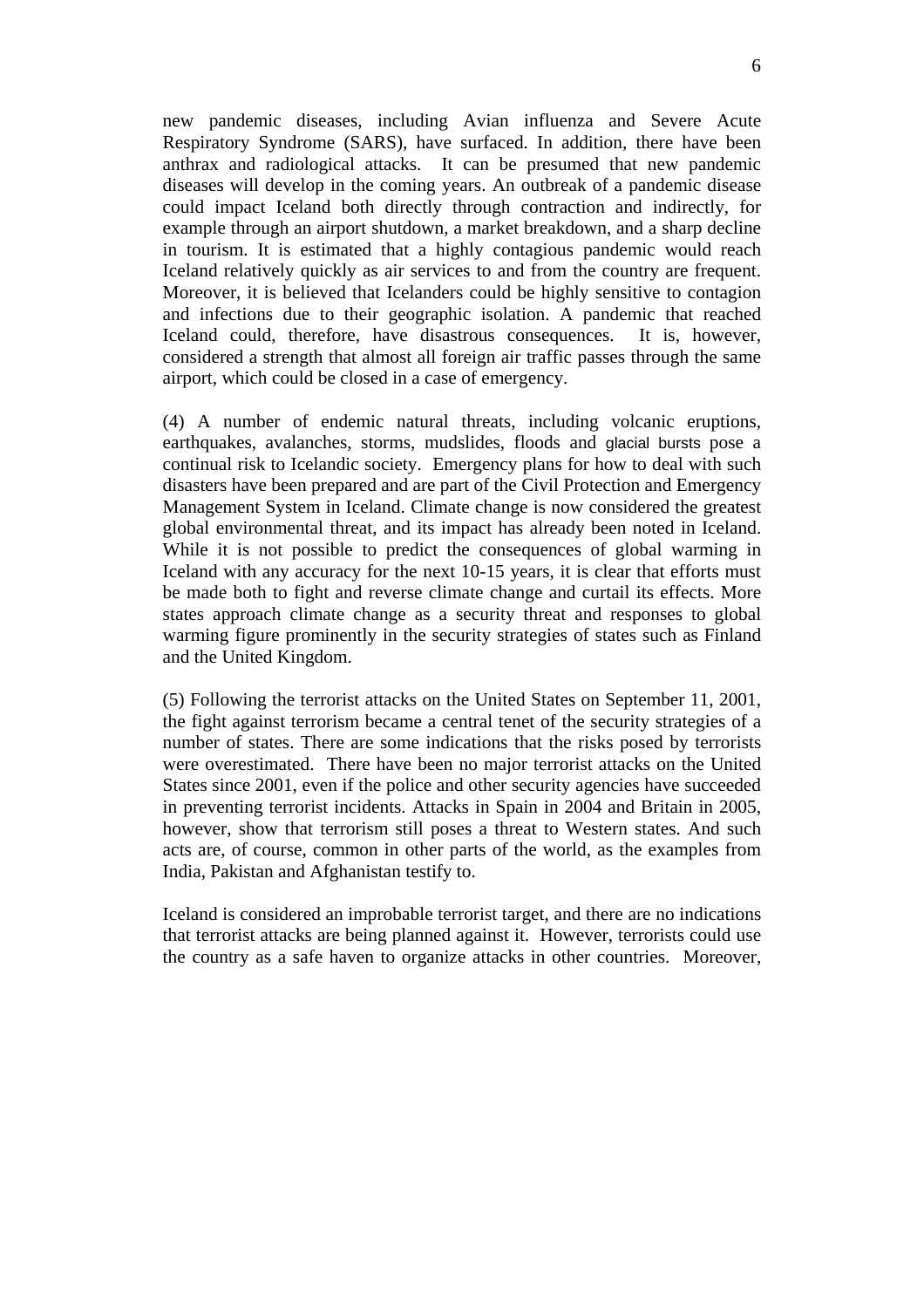positions taken by the Icelandic government on controversial global issues could bring the attention of terrorists to Iceland. Potential threats to Nordic countries are seen as emanating not from organized terrorist groups such as Al-Qaeda but from local extremist Islamist youth groups—often second generation Europeans who feel disenfranchised in a society that they feel does not fully accept them—operating alone, if under the ideological influence of globalized terrorist groups. If religious or political extremist groups gain a foothold in Iceland, it could lead to growing animosity towards immigrants and foreigners. Accordingly, plans to counter extremist activities cannot be limited to policing and heightened security, but must incorporate fair and balanced immigration and refugee policies.

(6) Weapons of Mass Destruction (WMDs) are believed to be a growing worldwide threat. More states and individuals have the capacity and expertise to make such weapons than ever before. It is considered possible that nuclear weapons, biological weapons or "dirty bombs" will fall into the hands of terrorist organizations with no affiliation with a particular state. Iceland is not, however, considered a likely target of such organizations. Accidents involving nuclear-powered submarines off the coast of the country are considered a more pertinent risk. The collision, in early February 2009, between two French and British nuclear submarines in the North Atlantic is a reminder of this danger. Mishaps during military exercises close to—or in Icelandic territorial waters could also have dire environmental consequences. The use of Iceland as a transit country for the smuggling of WMDs parts is considered a possibility. Such an act would likely have political repercussions and affect Iceland's external position.

(7) Organized crime is a growing security threat in Iceland. It has a number of facets, including drug trafficking, violent crime, money laundering and human trafficking. Most perpetrators of organized crime are Icelandic, though foreign criminals have increasingly made their presence felt in recent years, especially in the drug trade. Foreign interest in organized crime in Iceland will probably lessen as a result of the economic crisis, but the cooperation between domestic and foreign groups is seen as a growing transnational threat. It is considered likely that Icelandic criminals operate in foreign countries in the same way as foreign criminals who have settled in Iceland.

Human trafficking has only recently come into special focus as a security threat, even if law enforcement agencies have dealt with it for a long time. There have been known cases of human trafficking for sexual abuse in Iceland.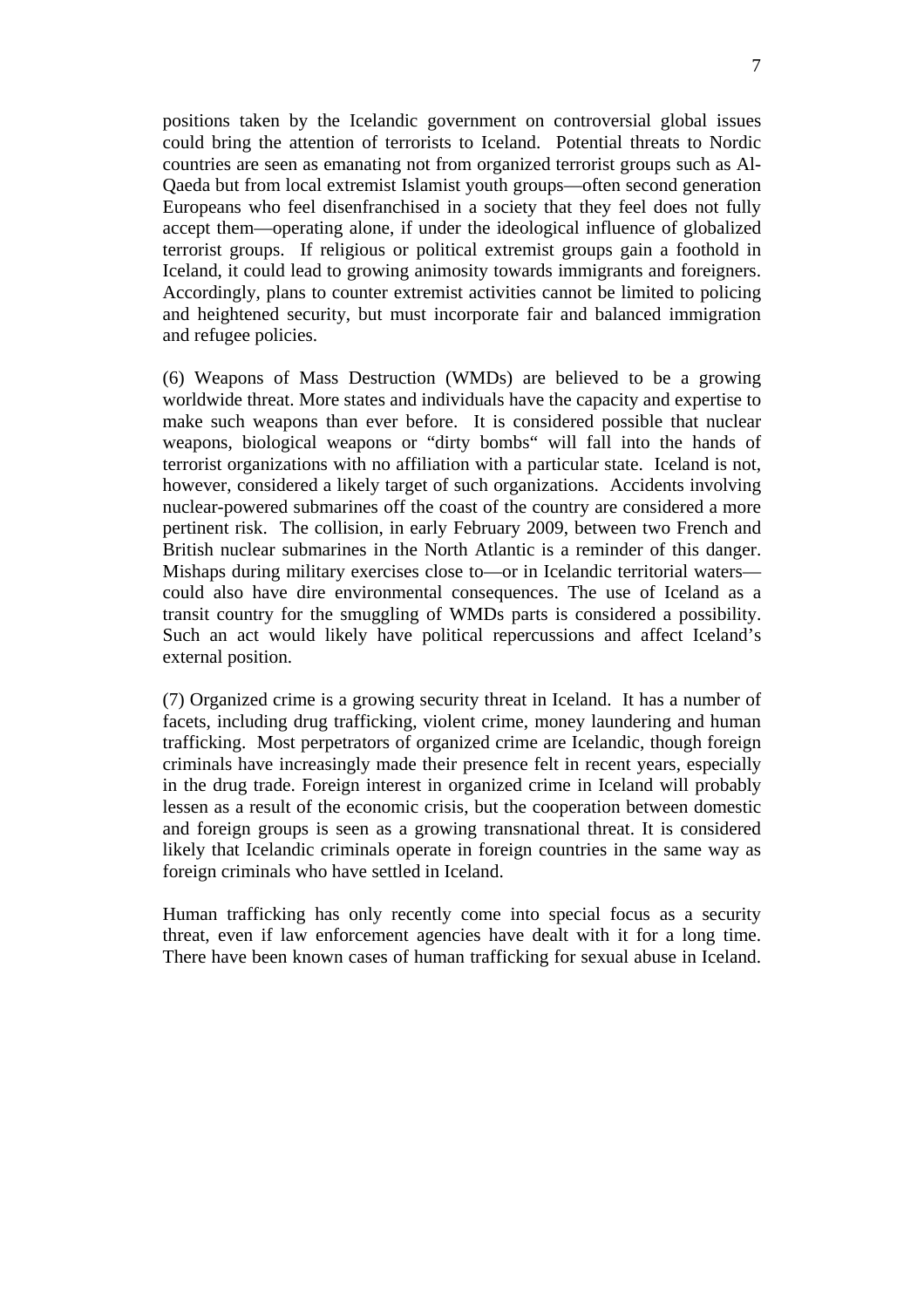The police still have no work rules to deal with such crimes, even if they are expected to be adopted soon. Rules are in place to deal with human trafficking for illegal labor or organ harvesting.

It is feared that in coming years increased violence—and more brutality accompanying organized crime will characterize such illegal activities in Iceland. A case in point is the presence of criminal gangs from Central and Eastern Europe who are mostly active in the drug trade. According to the police, some Icelandic organized groups work with foreign groups, while others compete with them. The drug trade has also spilled over into other criminal activities such as extortion and money laundering. The economic crisis will undoubtedly stimulate the growth of the underground economy in Iceland in the short-term.

(8) A number of the functions vital to society rely on stable information systems and cyber and computer services. Hackers, hostile foreign governments, extremist groups, criminals, natural disasters and faulty technology can all threaten cyber security. Harmful software, including adware and spyware, can also disrupt cyber functions. It is believed that certain states have focused on developing technology and expertise to stage cyber attacks. Other states—most prominently Estonia, which suffered a massive coordinated cyber attack following a dispute with Russia in 2007, involving ministries, government institutions, journalists, and others—have developed expertise to counter such attacks. In 2008, NATO launched a new cyber-defense training center in Tallinn to defend against attacks over the Internet.

Iceland has not been a target for an organized cyber attack. The possibility of such an attack—for example in response to government policies on disputed issues—can, nevertheless, not be ruled out. A number of cyber weaknesses can be discerned in Iceland. Official websites, including sites used for elections, could be vulnerable to cyber attacks. There are known instances of cyber criminals breaking into electronic bank accounts. Moreover, the fiber optic cable system is not sufficiently protected and vulnerable to sabotage or other interference, including natural disasters, such as glacier bursts and geological faults. A number of other countries have set up Computer Security and Incidence Response Teams (CSIRTs) to review and respond to computer security incident reports and activities. Iceland should make arrangements to do the same. Such a CSIR-Team would not only coordinate responses to cyber threats but also play an important role in defining risks and threats and educating the government and public about them.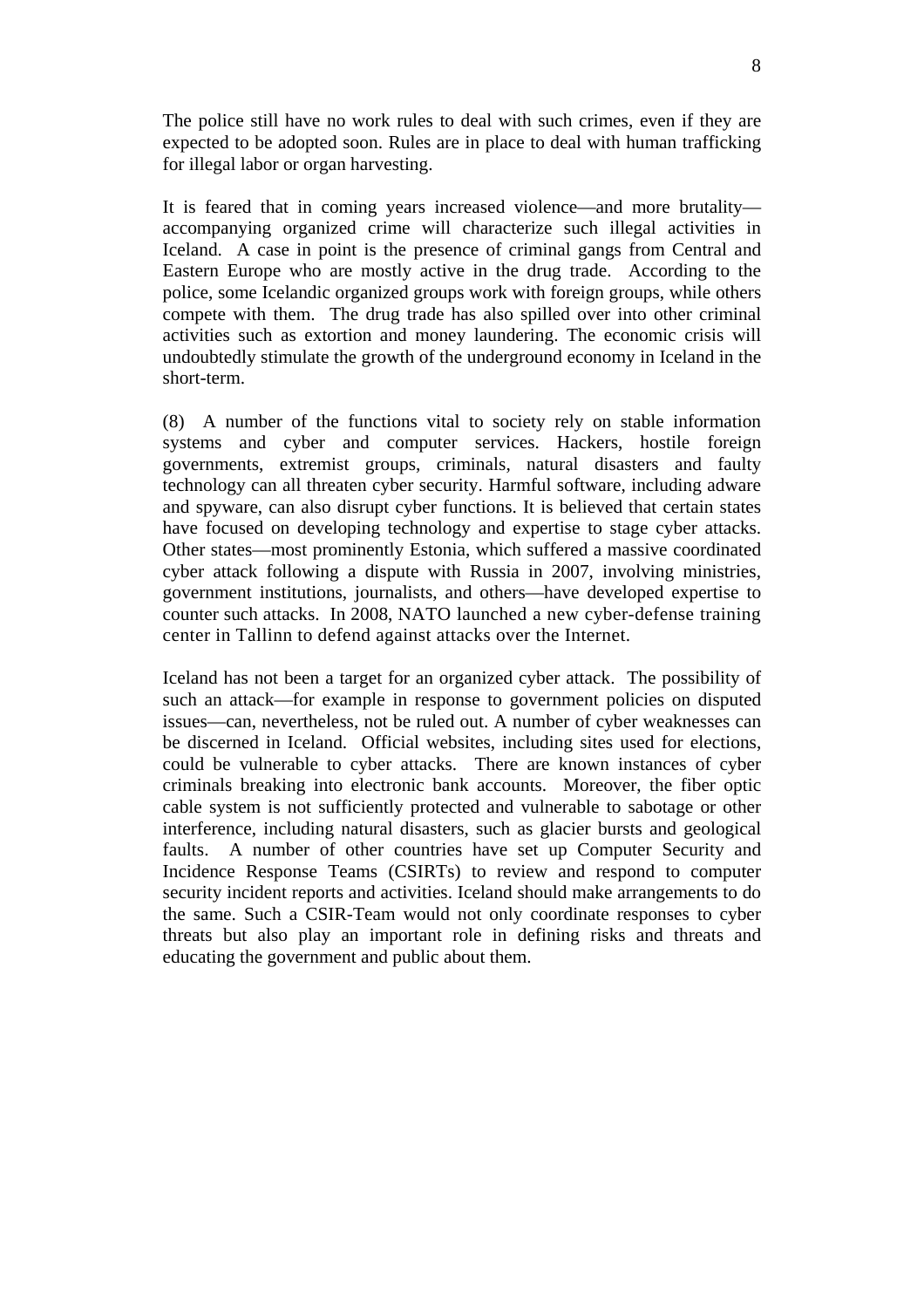(9) The integration of immigrants into Icelandic society has, in general, been relatively successful. There are no reported incidents of major clashes between foreign residents and Icelanders. Immigration increased in recent years mainly due to the need for foreign labor in connection with construction activities and heavy industry projects such as power plants and aluminum smelters. Following the collapse of the banking system, however, the number of immigrants in Iceland has decreased considerably. It remains to be seen whether economic hardship and a sharp rise in the unemployment rate will cause tension between immigrants and the Icelandic population. Most immigrants in Iceland are Europeans, the majority of whom have emigrated from Poland and the Baltic states to work in Iceland. In the other Nordic countries, on the other hand, jobless refugees from other continents constitute a large part of the immigration communities. That most immigrants in Iceland were—until the economic collapse—employed undoubtedly explains, in part, their relatively smooth integration. The worsening employment situation could lead to friction between Icelanders and immigrants. Indeed, there have been indications of growing xenophobia in Iceland in the last few years. Most social services have been available to foreign residents. But immigrant access to education and general participation in Icelandic society need to be improved. A failure to do so could cause social exclusion and alienation, which in turn could diminish tolerance towards immigrants.

(10) The opening of new shipping routes, climate change and growing interest in Arctic tourism mean that—in the years to come—more ships will pass through Icelandic waters. That includes oil vessels, even though predictions about a dramatic increase in oil and gas transports from Russia, and to a lesser degree Norway, to North-America are probably not going to materialize. Instead, the Russian government seems to be focusing on European markets. Oil spills are uncommon, but would have drastic consequences for marine life and ecosystems near Iceland. As Iceland's economy is highly dependent on fishing, the economic impact of an oil spill would also be very serious. Iceland does not have the capacity to deal with large-scale oil spills without foreign assistance. Furthermore, an increased number of cruise liners in the High North, which have to navigate dangerous, glacial waters, pose a growing risk. There are no operational resources in Iceland to rescue passengers of a large cruise ship in the case of an accident. It is, therefore, imperative that the Icelandic government continues to develop contingency plans in cooperation with neighboring countries—such as Denmark—to deal with oil spills and other shipping mishaps.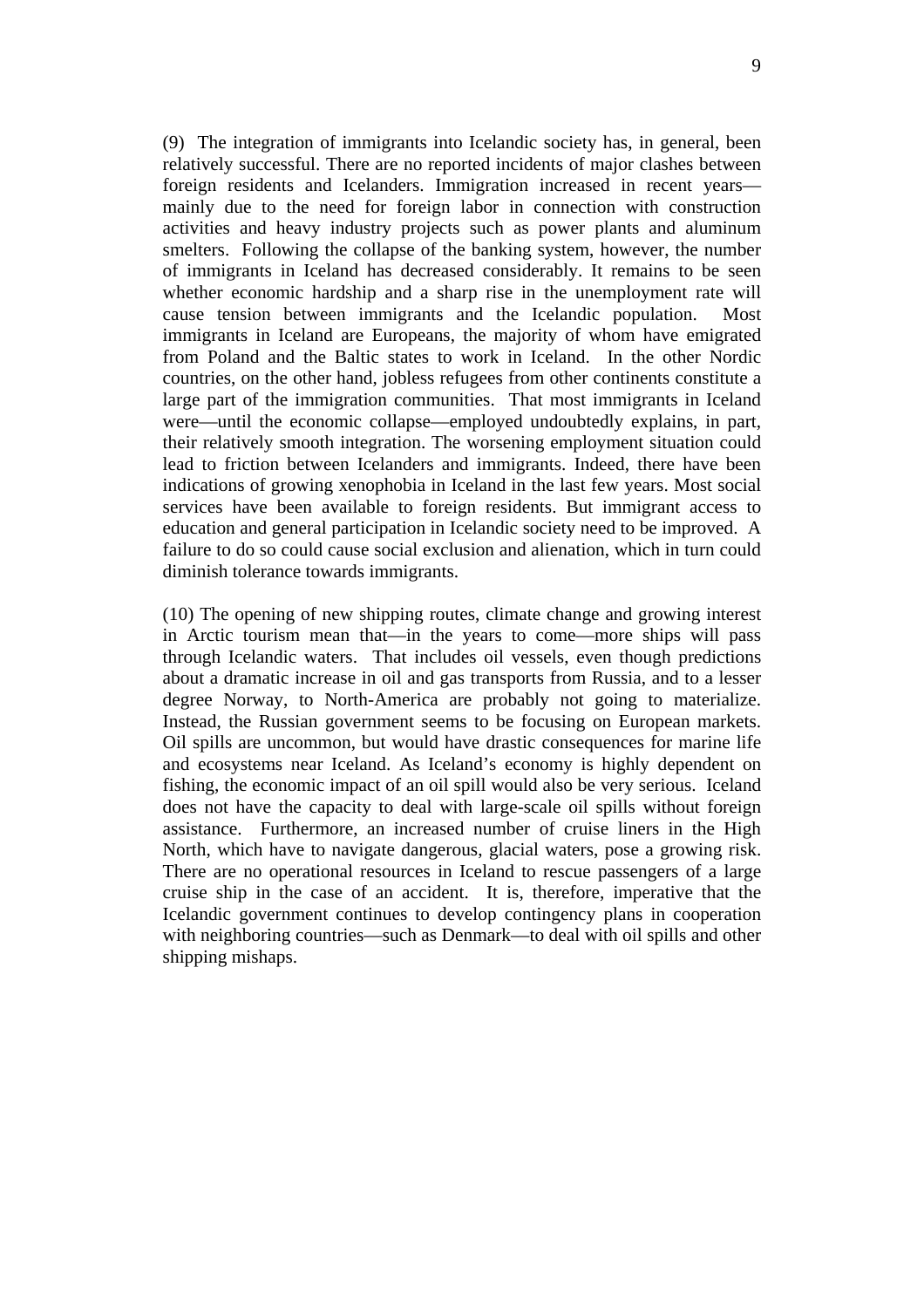(11) The airspace managed by Reykjavik Air Traffic Control Center (ACC) spans approximately 5.4 million square kilometers, extending from west coast of Greenland to the Greenwich meridian—from the North Pole to just north of Scotland. Air traffic through this huge air space is heavy. In 2008, over 110 thousand international flights passed through it. Air travel in Iceland is generally considered safe. The main threats to air safety are terrorist attacks and collision-risks. It is, however, not thought likely that planes passing through Icelandic airspace will be targets of terrorist attacks. In addition, aircraft hijacking is not considered probable. The risk of air collisions has not been a problem, but its estimation is more difficult. Thus, Russian bomber flights through the airspace managed by Reykjavik ACC have caused sporadic disruptions in commercial flights. And even if there have been no incidents, the Russian planes are not subject to Icelandic air control authority. Hence, the risk of collision cannot be fully ruled out. It is important that the Icelandic authorities be informed about these flights to ensure the protection of civil aviation.

(12) The most serious risks to road security in Iceland stem from natural disasters, including earthquakes, volcanoes, floods, avalanches, mud slides, and glacier bursts. Experience shows that bridges and roads can usually withstand earthquakes. Even after powerful earthquakes, road infrastructure has only sustained minor damages. Glacier bursts, on the other hand, have swept away bridges and caused extensive road damage. Transport of hazardous materials can also compromise road safety. The EU has taken action to lessen the risk posed by the transports of hazardous materials. Iceland is set to abide by the relevant regulations. To bolster road safety in Iceland, the road system must be improved. The Icelandic Road Administration is actively involved in emergency response plans in Iceland.

(13) To ensure food safety, there must be ready access to adequate supplies of food and clean water. In Iceland, there is a limited capacity for agricultural production. Hence, Icelanders are highly dependent on imports of food and other necessities, including goods needed for agricultural production and oil for the fishing and commercial fleet. There have been no major disruptions to imports in the past decades in Iceland. Yet—though food security was never actually endangered—the financial collapse revealed just how vulnerable Icelanders are to such interruptions. If imports had been cut off, the food supplies available in the country at the time would have run out in a matter of weeks. A number of other scenarios could possibly threaten food safety in Iceland. Imports might cease due to an outbreak of pandemic disease, conflict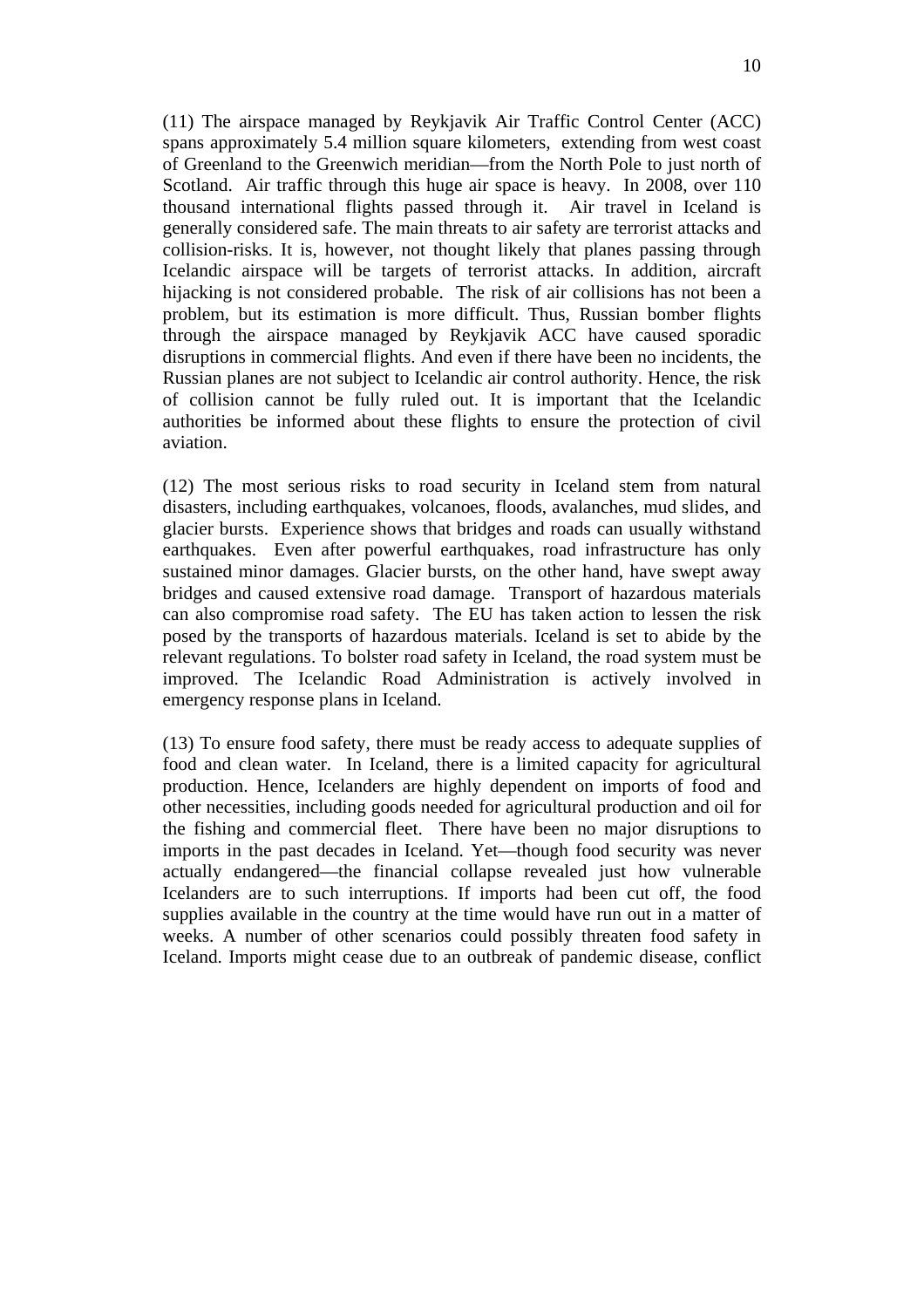or war. Massive infrastructural failure, for example of the electrical system, could also make food storage difficult. A shortage of fuel or natural disasters could make the dissemination of necessities problematic. Under normal circumstances Icelanders have easy access to clean water. A number of factors—including the pollution of water supplies, sabotage of pipes or reservoirs, oil leaks, airplane crashes, natural disasters and poisoning—could change that. It is considered highly improbable, however, that any of these will occur. The water monitoring systems in Iceland are of a high quality.

(14) Energy security has become a focal point in the security strategy of most states in recent years. It pertains to secure access to energy, most often gas and oil, and dependable means of transporting energy. When it comes to energy security, Iceland's position is different from its neighboring states. Its electric grid is not connected to that of other states and a large portion of the energy used in Iceland, around 70%, stems from hydroelectric or geothermal sources. The rest, a little less than 30%, comes from oil and gas, which is used to power cars and the Icelandic fishing fleet. Iceland is, thus, less dependent on foreign oil and gas than most states. However, the fishing sector, Iceland's most important industry, is totally dependent on oil. The power system in Iceland is also vulnerable to sabotage and natural disasters such as earthquakes and storms. There are, however, no indications that saboteurs have targeted the system. Protest actions against the construction of hydro-electric plants have caused minor damage. Since the power system is not connected to other systems, there are fewer backup options in case of failure than in other countries. Yet, the isolation of the system also ensures that failure, damage or sabotage elsewhere does not impact it.

(15) Iceland is sparsely populated, and, as a result, communication infrastructure is spread out over vast areas. Accordingly, it is difficult to guard all parts of the system against sabotage. However, the system is rather simple and controlled by a limited number of actors that can oversee all its functions. Primary routes run in a circle around the country and disruptions in one place can impact the whole system. Disruptions are most commonly caused by accidents when construction is underway. Natural disasters and malfunctions in technology can also disturb the system of communication. It has proven easy to tap illegally into communications systems, such as computer systems that are used by many or telephone systems in apartment blocks. It is, however, complex and expensive to tap or spy on mobile phones. Only a few have the resources to do so, such as telecom companies (which by law are required to have such tapping equipment, which has been used by the police) and foreign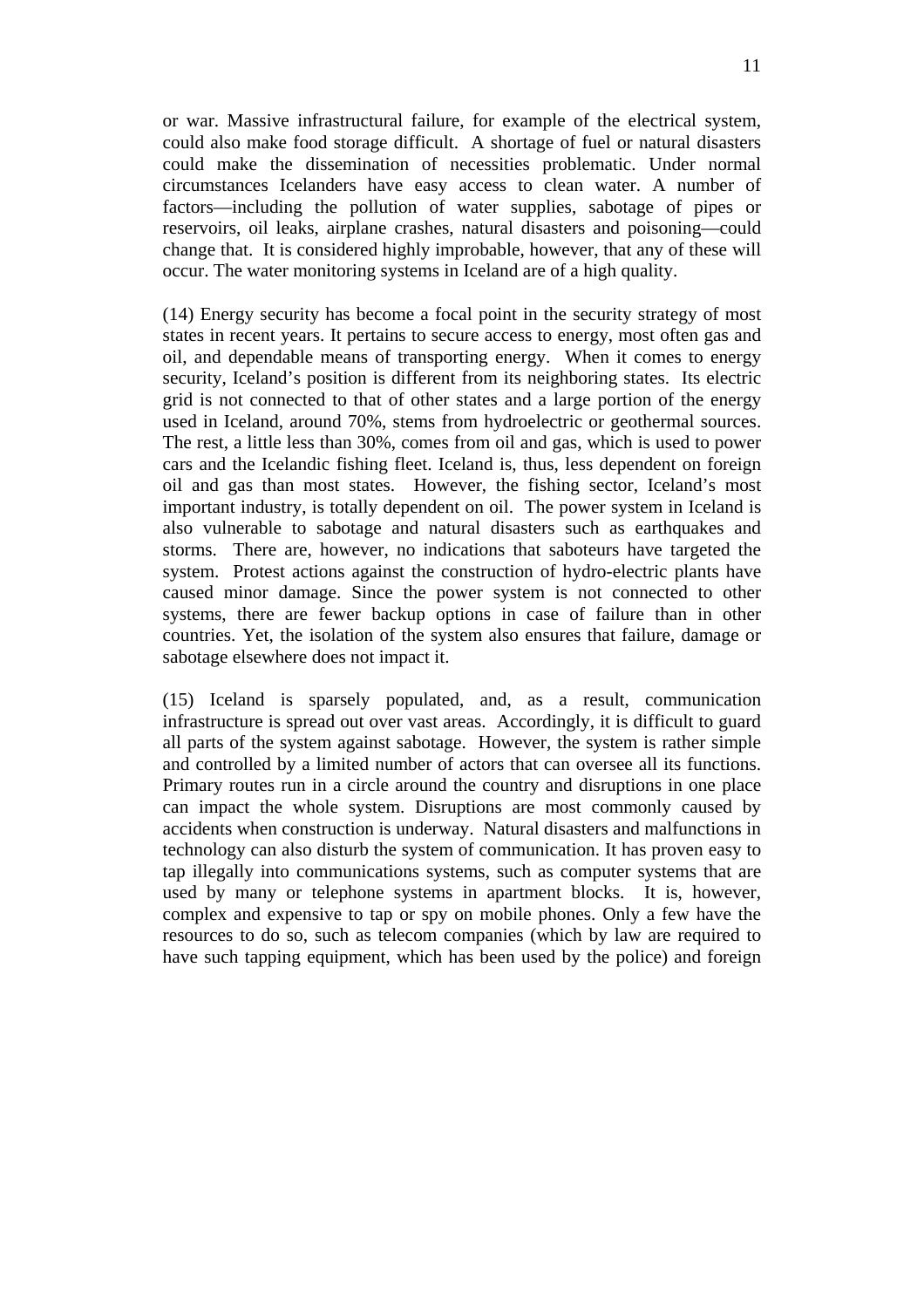intelligence services. While there are not known cases of mobile phone eavesdropping, they cannot by any means be ruled out.

### **Recommendations for a National Security Strategy**

The commission wants to highlight the following points in its recommendations to the Icelandic government.

- A national security strategy has to be adopted that takes into account the expanded definition of security. It should integrate policies with respect to global, societal, and military risk factors and include contingency plans that ensure inter-ministerial and inter-disciplinary coordination as part of a comprehensive approach.
- To improve its preparedness, the Icelandic government should explore the possibility of adopting the British model—the Cabinet Briefing Rooms (COBR(A)). This model provides emergency response for any form of threat or risk. Under it, a response team and specialists cooperate with the minister and ministries responsible for the particular risk sector.
- There is a need to clarify the status of the Defense Agreement between Iceland and the United States following the departure of the U.S. military forces and within the context of security cooperation with other countries. This could be done in conjunction with a re-evaluation of the 2006 U.S. emergency defense plan for Iceland.
- A renewed discussion in Iceland over its position within NATO and its contribution to the Alliance is called for. When assessing Iceland's security policy priorities, there is a need to explore the relative weight of territorial factors, such as preparedness (air policing) and extraterritorial ones, such as participation in international missions (peacekeeping).
- Nordic cooperation in the fields of security and defense should be encouraged. This could, for example, include maritime monitoring in the North Atlantic and the development of emergency response capabilities, as was suggested in Thorvald Stoltenberg's report on Nordic security. Such cooperation should, however, not be limited to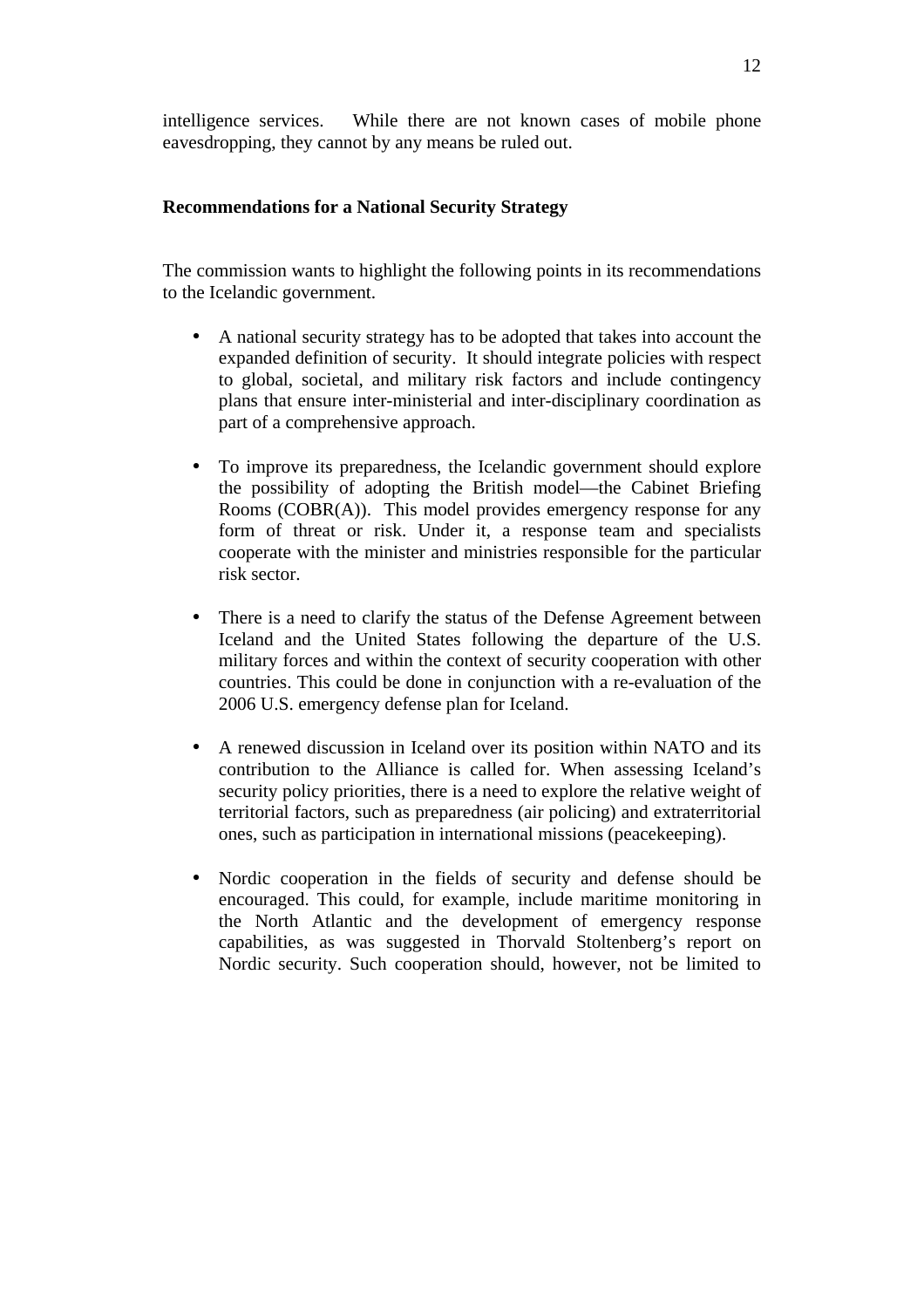symbolism based on Nordic solidarity or stand in the way of promoting cooperation with other countries in the areas it covers.

- A regular surveillance of military aircraft, military exercises and nuclear-powered vessels close to Icelandic territory should be maintained. Nuclear mishaps or other polluting accidents could have dire consequences for the Icelandic economy, in general, and exports, in particular.
- The economic collapse revealed that if foreign payments and settlements system fail, Iceland would quickly be faced with a shortage of imported goods and necessities. The government should cooperate with the private sector to increase available supplies of certain food items to last for a period of six months. Current supplies would run out in a matter of weeks if imports were disrupted. Moreover, strategic reserves of oil should be established. An assessment of short-term oil needs to ensure the maintenance of functions vital to society has to be undertaken. Furthermore, a larger supply of medicine and healthcare products needs to be available in cases of emergency. These supplies should be stocked in a single secure, but accessible, location.
- Icelanders should cooperate with neighboring countries to enhance security awareness in the North Atlantic. This is particularly significant because of the future importance of the High North and its natural resources. The government should also follow developments pertaining to the High North in international organizations such as NATO, the UN and the EU as well regional bodies, such as the Arctic Council.
- The EU has focused on member state cooperation in dealing with threats such as organized crime, epidemics, natural disasters, and terrorism. Iceland should strengthen its cooperation with the EU in these areas and others such as peacekeeping. It should also take into account EU standards when developing emergency response policies and contingency plans.
- Domestic measures to counter climate change should be developed further. Moreover, response plans to deal with the manifold risks brought about by climate change on a variety of societal sectors should be developed. The Icelandic government should also support international efforts to fight climate change. A public information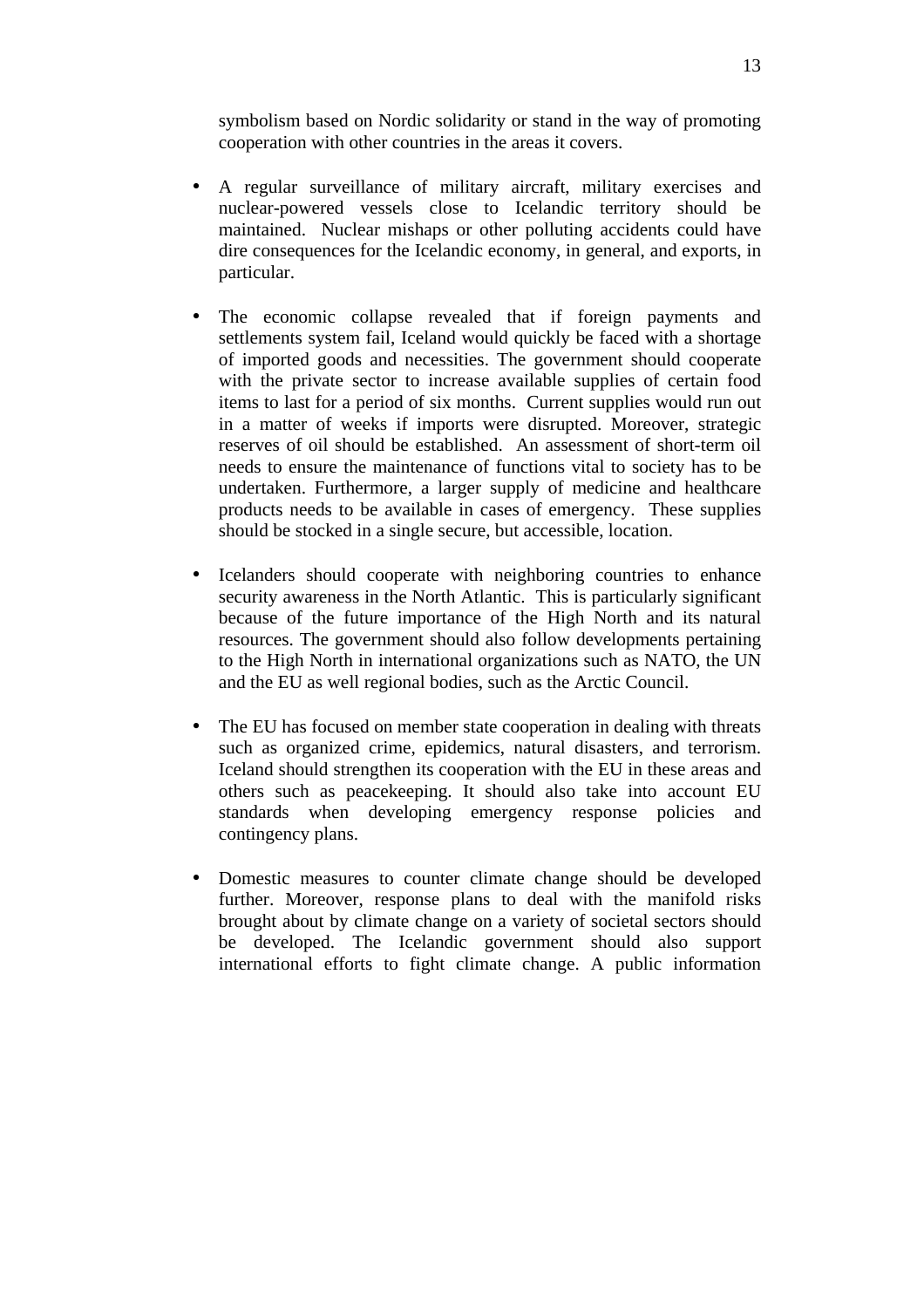campaign should be organized to raise awareness of the social, environmental, and economic consequences of climate change.

- Action should be taken to lessen the Icelandic Civil Protection System's overdependence on volunteers. Because of the economic crisis, it is very important that Icelandic Association for Search & Rescue and the ICE-SAR's Accidents Prevention Departments will not be weakened.
- It is recommended that further steps be taken to ensure the security of Iceland's infrastructure. The fiber optic system and electric power grids need more protection against potential acts of sabotage, natural disasters, and glacier gaps and runs. In addition, there are needs for contingency plans for the protection of some public utilities and the development of alternative systems where a vital infrastructure is centrally located. Action needs to be taken to ensure the effective functioning of communications systems in exceptional circumstances, involving natural disasters, sabotage, organized attacks, break-ins, illegal tapping and spying operations.
- The government and the private sector need to work more closely together in the field of security. This is particularly important in fields such as communication security and cyber security where private companies play key roles. The commission recommends that a Computer Security and Incidence Response Team be established and charged with the task of monitoring and countering cyber risks and attacks. It would not only serve a coordination role but also a public information function to raise awareness of potential cyber threats. It is also recommended that the government participate in international efforts to counter state-sponsored cyber attacks.
- The economic crisis could prove more trying for immigrants than other groups. It is likely that anti-immigrant sentiment will rise with increasing unemployment and a deteriorating economy. For this reason, the government needs to take extra steps to ensure the rights and safety of foreigners resident in Iceland.
- It is estimated that 33 thousand Icelanders live in foreign countries. Their number is expected to rise with the worsening economic situation in Iceland. The Icelandic government should take measures, in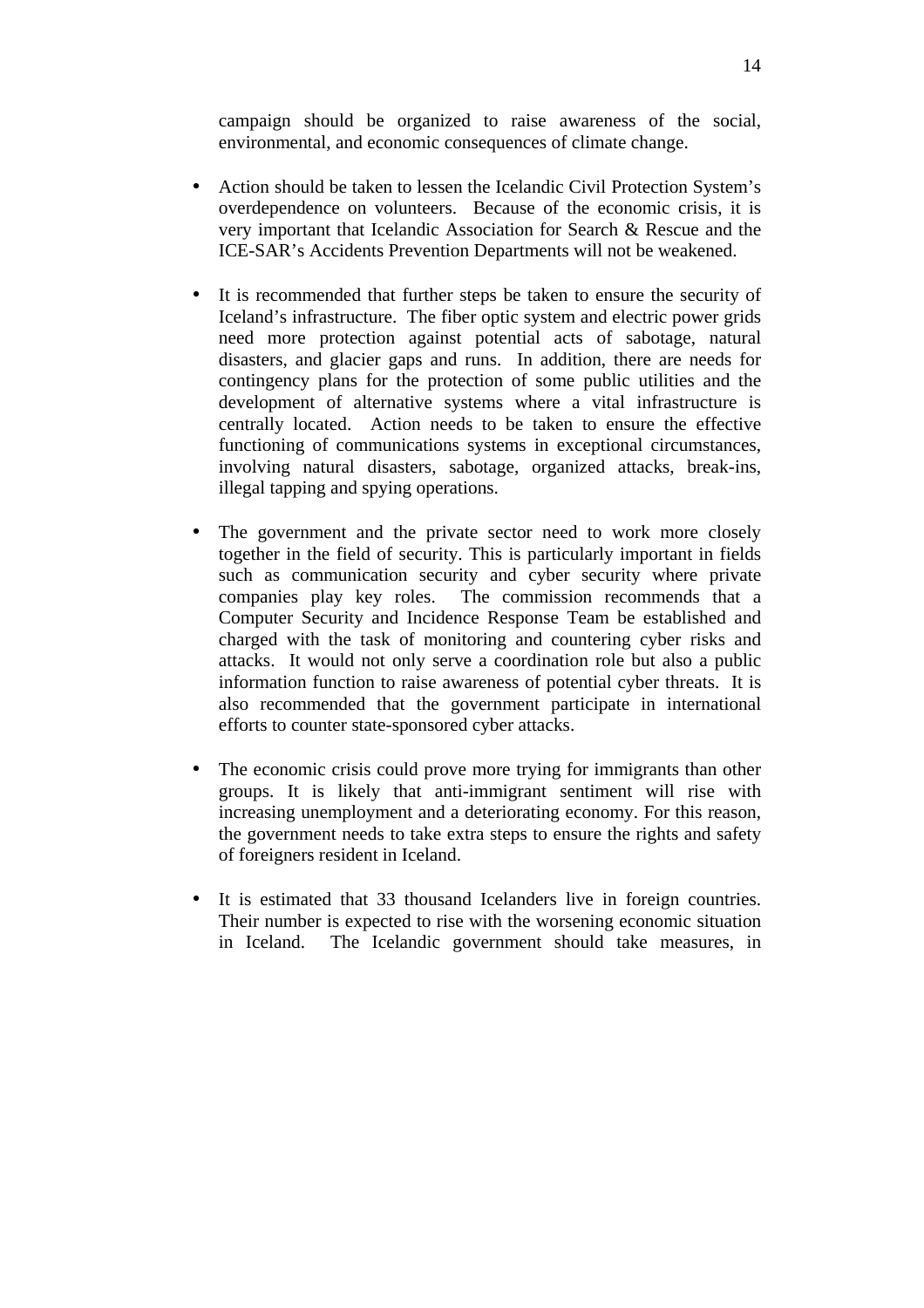cooperation with neighboring states, such as the Nordic states, to ensure that these people can be reached in cases of emergency.

- The police must be supplied with adequate means, equipment and resources to fight international organized crime. At the same time, the supervisory role of the parliament and judiciary should be reinforced. Approaches should be based on Scandinavian and European models.
- To be better able to counter terrorism, cooperation with foreign security institutions should be enhanced. While there are no indications that Iceland is a target for terrorists, it might be used to prepare for terrorist acts elsewhere.
- The Icelandic government should actively support the International Atomic Energy Agency and international agreements aimed at stopping nuclear proliferation and nuclear armaments. It should also back strict regulations for nuclear power plants and for the disposal of nuclear waste.
- To protect its economic exclusive zone, Iceland should strengthen international cooperation in the field of search-and-rescue and maritime monitoring. There is a need to increase the Icelandic Coast Guard's operational capability to undertake surveillance and pollution management in Icelandic waters. Accordingly, the addition of the new surveillance and rescue vessel now under construction should be expedited. Work should be continued on agreements with neighboring countries to ensure the presence of rescue vessels near Eastern Greenland and the maritime area north and northeast off the coast of Iceland. In accordance with the United Nations Convention of the Law of the Sea, Iceland should consider the adoption of stricter rules to deter maritime pollution.
- The transportation of hazardous materials in Iceland needs to be controlled more tightly. This is consistent with the EU´s emphasis on transportation security.
- As the banking crisis of 2008 shows, it is vital that the general public be kept well informed in a state of exception. The government failed to provide adequate information to the public during the crisis. Problems and risks can easily be compounded by a lack of access to information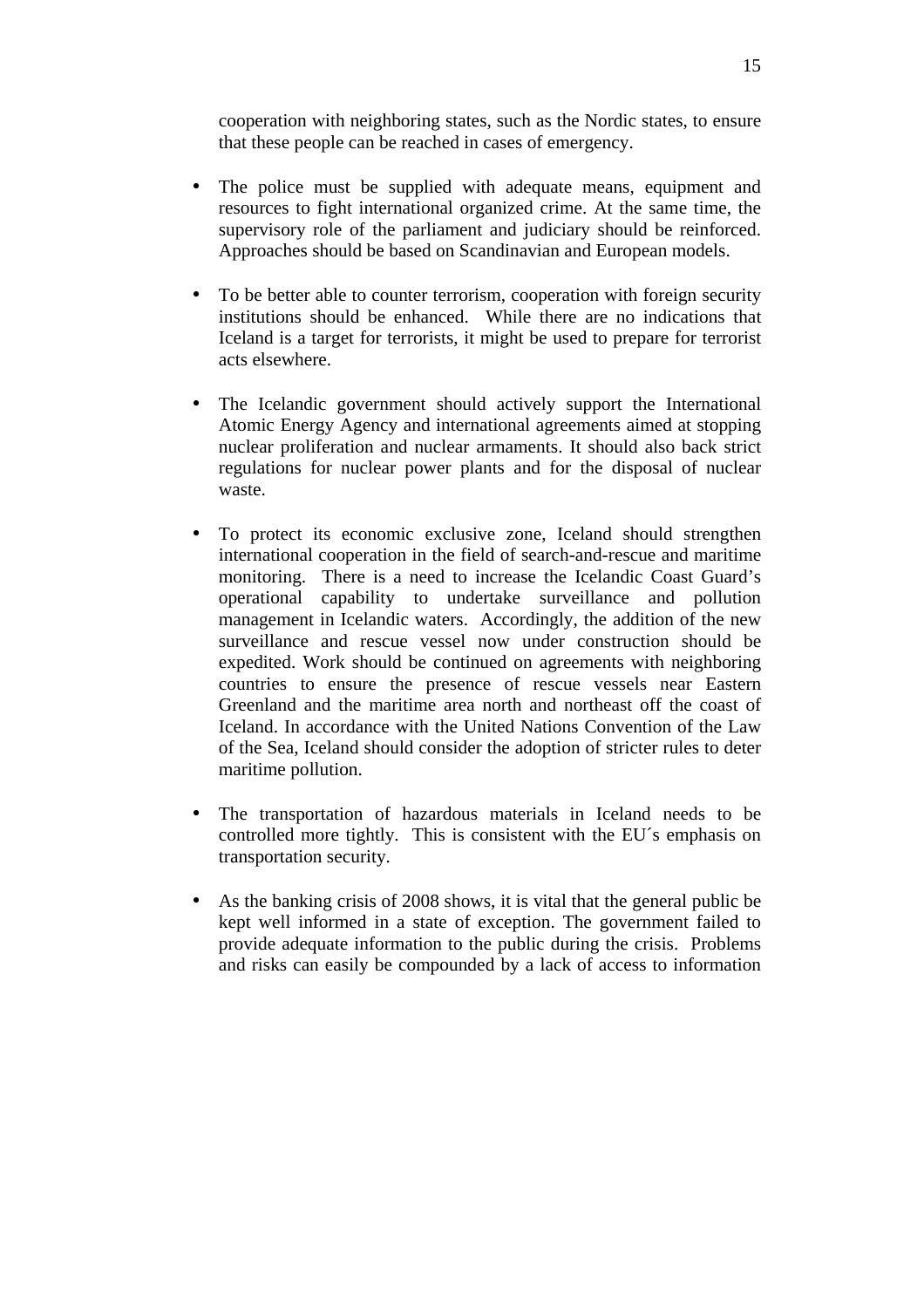and knowledge. Moreover, confusion and insecurity can lead to disproportionate reactions—such as bank runs or hoarding of goods undermining societal security.

- Following the economic breakdown steps must be taken to resurrect Iceland's reputation abroad and reestablish trust in government institutions and businesses. An information campaign should not be based on essentialized notions of Icelandic uniqueness but rather on governance and societal values.
- Iceland should, in cooperation with neighboring states and international institutions, prepare contingency response plans for a number of security-related emergency situations. Response plans for global outbreaks of influenza, volcanic eruptions and airplane accidents are already in place. There are also general plans for dealing with fires, explosions and other scenarios that can threaten lives and the environment. But detailed strategies to deal with economic crises, disruptions of food and oil imports, cyber attacks and nuclear-, bio- and chemical hazards, to name but a few examples, should also be adopted.
- It is imperative—particularly in view of the financial crisis—that expenditures earmarked for security and defense be used prudently. It is the recommendation of the commission that all domestic organizations involved in security, whether they involve civilian or military matters, work closely together. Such pooling of resources would not only increase efficiency, it is also consistent with approaches to security in other states which stress the convergence of all aspects of security.
- Risk and threat assessments should be updated regularly in view of rapid and shifting security priorities in a globalized world. The collapse of the Icelandic banks is a prime example of this need. Until the banks crashed, the security of the financial sector was greatly overestimated. Such security reports, risk assessments and response plans should not only be kept at those institutions responsible for each risk factor but should also be accessible centrally to facilitate a coordinated response to emergencies.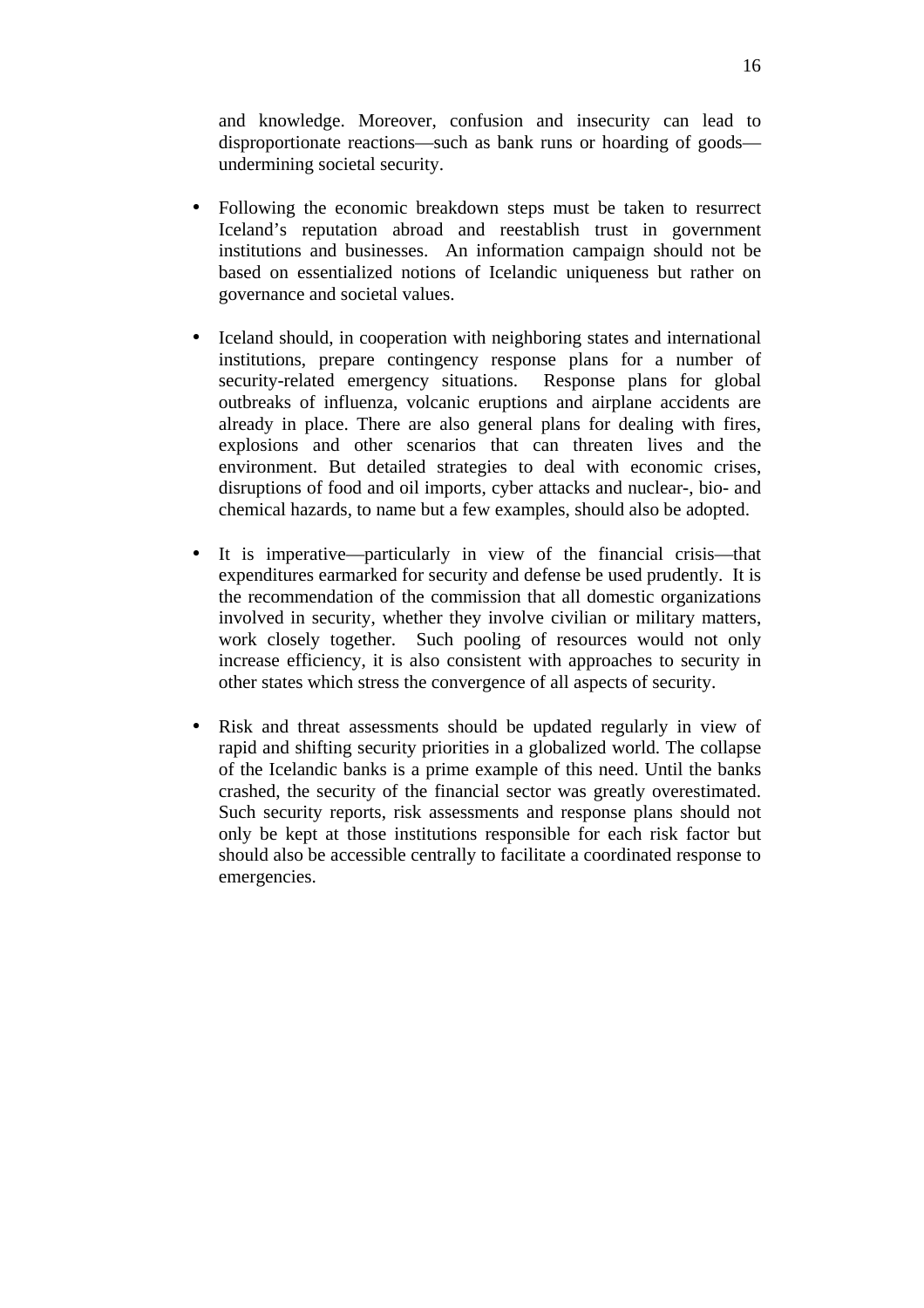### **General documentation (in Icelandic and English)**

- Allum, Felia og Renate Siebert (ritstj.), *Organised Crime and the Challenge to Democracy.* London: Routledge, 2008*.*
- "Almannavarnir og áfallabol íslensks samfélags." Almannavarnir (Reykjavík:
- Almannavarnir, janúar 2005). Sótt 9. febrúar 2009 af http://www.domsmalaraduneyti.is/media/erindi/Almannavarnir\_og\_afall atol\_islensks\_samfelags.pdf
- Alþjóðasamningur gegn útbreiðslu kjarnavopna (1968). Sótt 11. febrúar 2009 af http://www.iaea.org/Publications/Documents/Infcircs/Others/infcirc140. pdf
- Alþjóðareglugerð um heilbrigðismál nr. 58.3/2005. Sótt 9. febrúar 2009 af http://www.who.int/csr/ihr/WHA58-en.pdf
- Alþjóðasamningur um bann við efnavopnum (1997). Sótt 11. febrúar 2009 af http://www.cwc.gov/cwc\_treaty.html
- Alþjóðasamningur um bann við sýkla- og eiturvopnum (1975). Sótt 11. febrúar 2009 af http://cns.miis.edu/inventory/pdfs/btwc.pdf
- "Arctic Communication," Fréttatilkynning frá Framkvæmdastjórn Evrópusambandsins 20. nóvember 2008. Sótt 9. febrúar 2009 af http://ec.europa.eu/maritimeaffairs/press/press\_rel201108me\_en.html
- Asmus, Ronald D. og Richard C. Holbrooke, *Re-inventing NATO*. Washington, D.C.: The German Marshall Fund, 2006.
- Auðunn F. Kristinsson, Garðar Jóhannsson, Hermann Guðjónsson, Kristján Geirsson og Kristján Sveinsson, *Áfangaskýrsla starfshóps um leiðastjórnun skipa, neyðarhafnir og varnir gegn mengun frá siglingum*. Reykjavík: Siglingastofnun, 2007.
- Ályktun Öryggisráðs Sameinuðu þjóðanna um útbreiðslu kjarna-, efna- og lífefnavopna nr. 1540 (2004). Sótt 11. febrúar 2009 af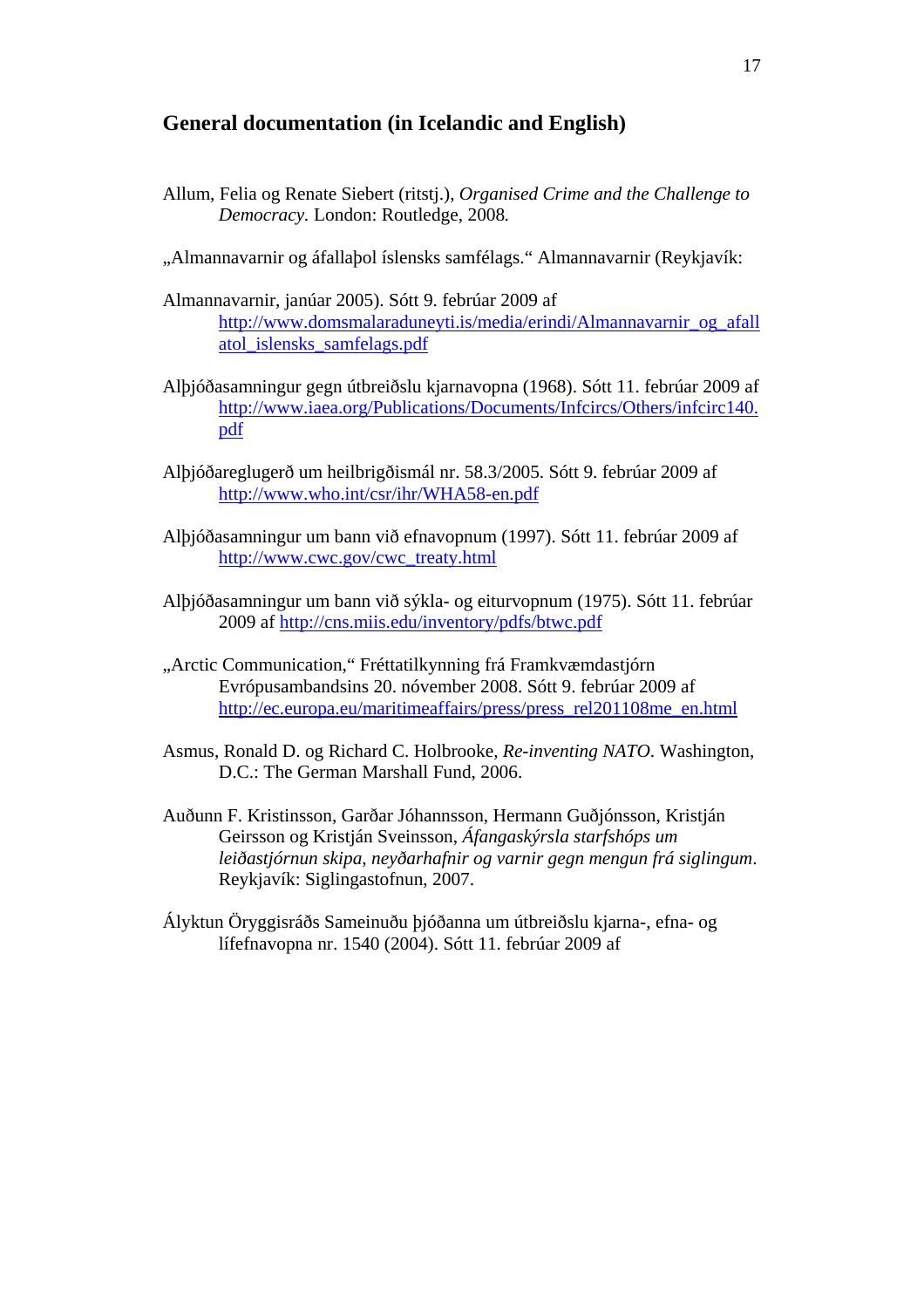http://daccessdds.un.org/doc/UNDOC/GEN/N04/328/43/PDF/N043284 3.pdf?OpenElement

- Baev, Pavel K., *Russia's Security Policy Grows* , *Muscular*. "*Should the West Be Worried?* Helsinki: The Finnish Institute of International Affairs, 2008.
- Baylis, John, Steve Smith og Patricia Owens (ritstj.), "International and Global Security". Í *The Globalization of World Politics*, 4. útg. New York: Random House, 2008, bls. 226-241.
- Beck, Ulrich, *Risk Society. Towards a New Modernity*. London: Sage Publications,1992.
- Belousov, Andrei, "Scenarios of Russia´s economic development. A fifteenyear outlook." *Studies on Russian Economic Development* 17:1 (2006), bls. 1-33.
- Belser, Patrick, Michaelle de Cock og Farhad Mehran*, ILO Minimum Estimate of Forced Labour in the World*. Genf: Alþjóðavinnumálastofnunin, 2005, bls. 33. Sjá United Nations Population Fund, *State of World Population 2006*: *A Passage to Hope, Women and International Migration*. Sótt 9. febrúar 2009 af http://www.unfpa.org/swp/2006/english/chapter\_3/index.html
- Borgerson, Scott G., "Arctic Meltdown. The Economic and Security Implications of Global Warming". *Foreign Affairs* mars/apríl 2008. Sótt 11. febrúar 2009 af http://www.foreignaffairs.org/20080301faessay87206/scott-gborgerson/arctic-meltdown.html
- Bókun við samning Sameinuðu þjóðanna til að koma í veg fyrir, berjast gegn og refsa fyrir verslun með fólk (2000) [*Protocol to suppress and punish trafficking in Persons*] (Palermobókunin) Sótt 9. febrúar 2009 af http://untreaty.un.org/English/TreatyEvent2003/Texts/treaty2E.pdf
- Bracke, Niels og Gerd van den Borg, *Matsskýrsla um hryðjuverkavarnir á Íslandi.20.-24. marz 2006*. Reykjavík: Dómsmálaráðuneyti Íslands, 2006. Sótt 9. febrúar 2009 af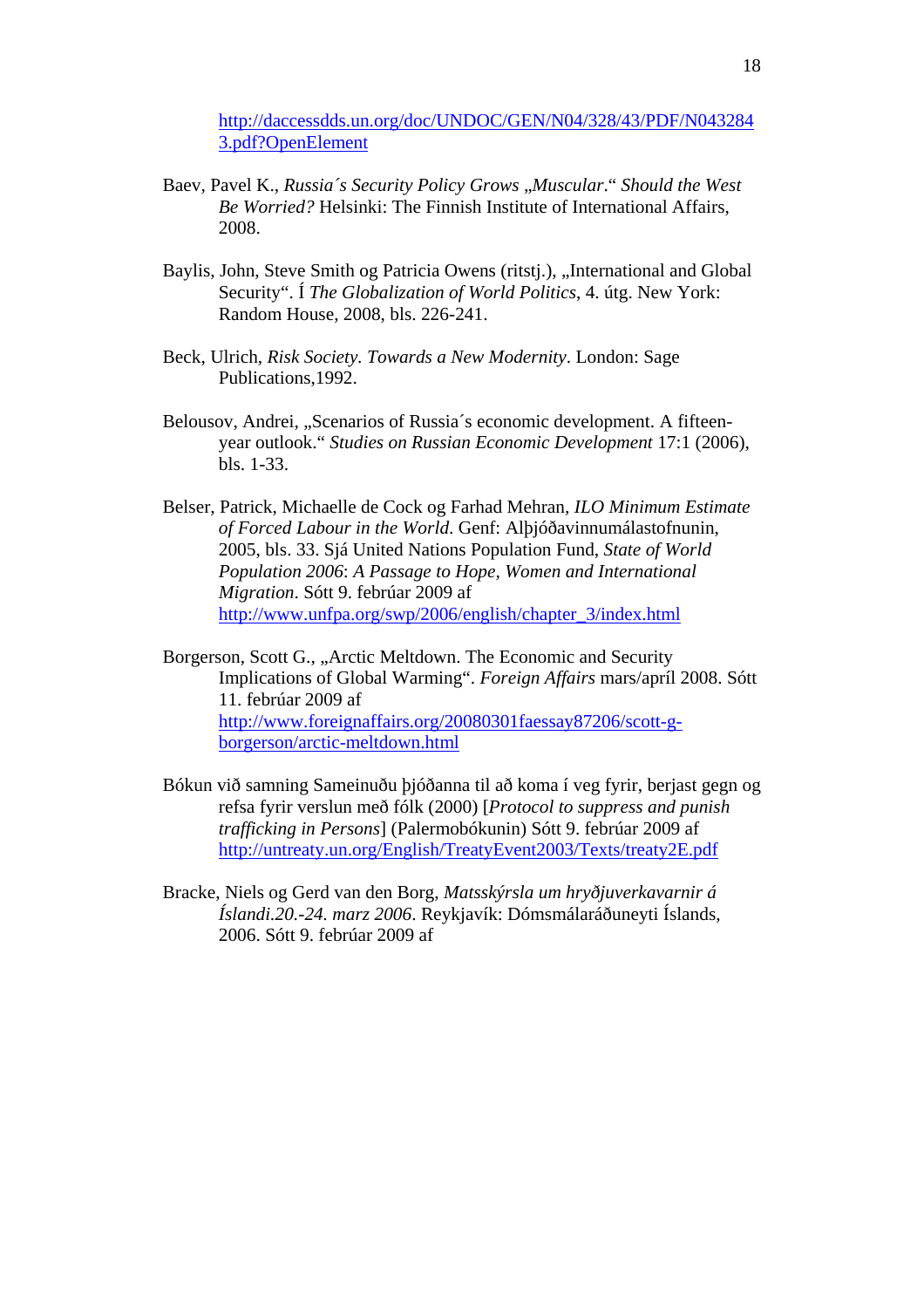http://www.domsmalaraduneyti.is/media/Skyrslur/matsskyrsla\_v\_hrydju verkavarna.pdf

- Christensen, Svend Aage, *Er de nordlige søruter egentlig koterer*? *Lidt for rosenrøde billeder af et blåt Polarhav*? DIIS Brief (febrúar 2009). Kaupmannahöfn: Dansk Institute for Internationale Studier, 2009.
- *Collateral Damage*. *The Impact of Anti-Trafficking Measures on Human Rights Around the World*. Global Alliance Against Traffic in Women. Bangkok: GAATW, 2007.
- "Council Framework Decisions of 13 June 2002 on combating terrorism. (Evrópusambandið). *Official Journal of the European Communities*, 22. júní 2002. Sótt 9. febrúar 2009 af http://www.statewatch.org/news/2002/jul/frameterr622en00030007.pdf
- *Critical Infrastructure Protection. Department of Homeland Security Faces Challenges in Fulfilling Cybersecurity Responsibilities*. Washington, D.C.: Ríkisendurskoðun Bandaríkjanna, 2005.
- *Defence Aspects of the NATO and EU Enlargements*. Brussel: New Defence Agenda, 2005.
- Dóms- og kirkjumálaráðherra Íslands, "Víðtækar örvggisráðstafanir. Kynning fyrir starfshóp utanríkisráðherra um hættumat" (desember 2007)*.* Sótt 9. febrúar 2009 af http://www.domsmalaraduneyti.is/media/frettir/Vidtaekar\_oryggisradsta fanir.pdf
- Esterle, Alain, Hanno Ranck og Burkard Schmitt, *Information Security. A New Challenge for the EU*. París: Institute for Security Studies, 2005.
- *EU green paper on bio preparedness*. Brussel: Framkvæmdastjórn Evrópusambandsins, 2007.
- *The European Union and Russia. Close Neighbours, Global Players, Strategic*  Partners. Lúxemborg: Office for Official Publications of the European Communities, 2007.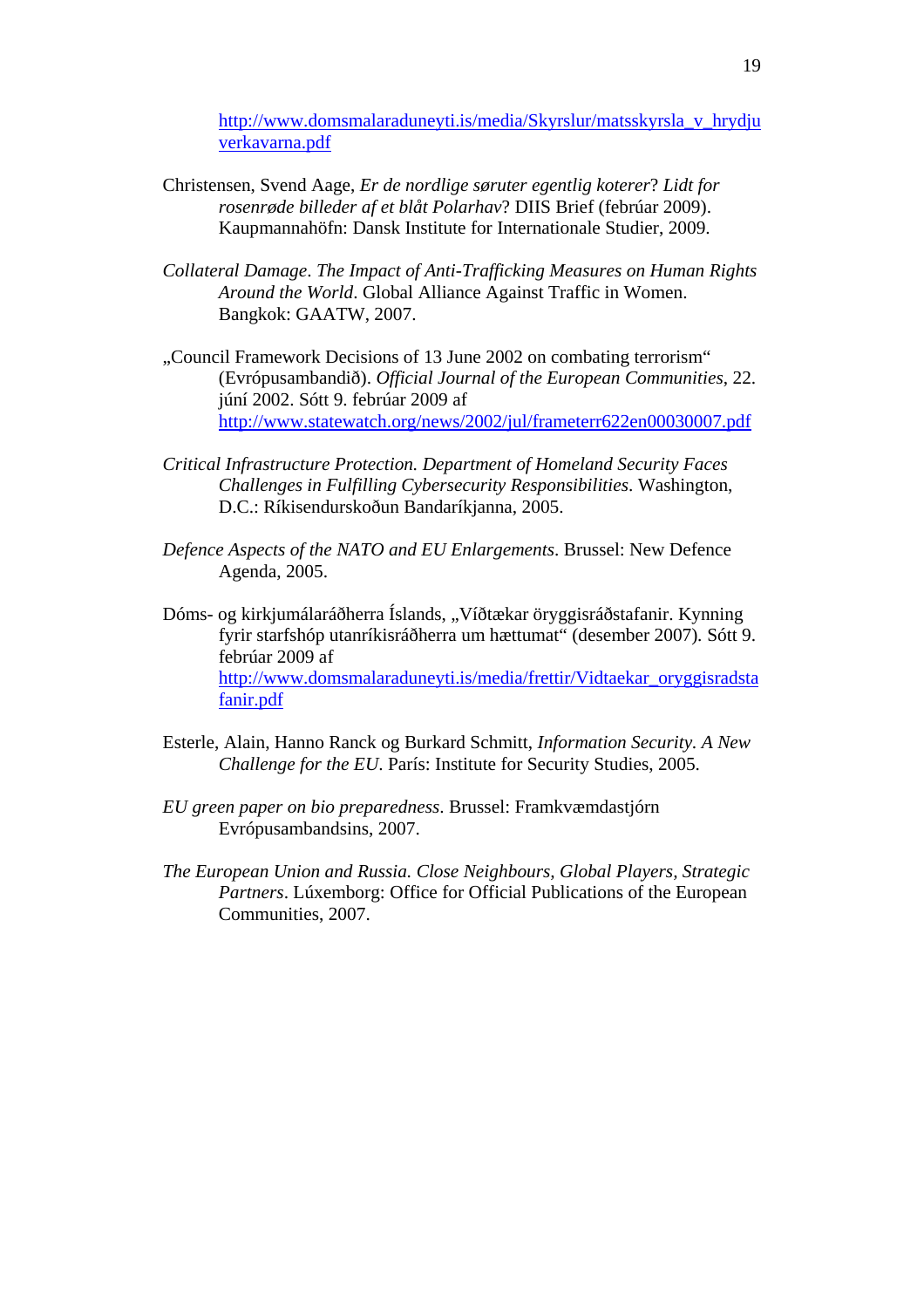- *Europe´s Long-term Vision of the Defence Environment in 2025. Sharp or fuzzy?* Brussel: Security and Defence Agenda, 2006.
- Eva Heiða Önnudóttir og Njörður Sigurjónsson, *Kynþáttahyggja og viðhorf til innflytjenda á Íslandi. Könnun meðal íslenskra ríkisborgara á kynþáttahyggju og viðhorfum þeirra til innflytjenda á Íslandi*. Borgarnes: Rannsóknamiðstöð Háskólans á Bifröst, 2008.
- Fijnaut, Cyrille og Letizia Paoli (ritstj.), *Organised Crime in Europe. Concepts, Patterns and Control Policies in the European Union and Beyond*. Dordrecht: Springer, 2004.
- *Finnish Security and Defence Policy 2004*. Helsinki: Forsætisráðuneyti Finnlands, 2004.
- *Forsvarsministeriets it-strategi 2005-2009*. Kaupmannahöfn: Varnarmálaráðuneyti Danmerkur, 2005.
- Forum of Incident Response and Security Teams. *FIRST Members*. Sótt 9. febrúar 2009 af http://www.first.org/members/map/index.html
- *The French White Paper on Defence and National Security*. París: Forsetaskrifstofa Frakklands, 2008.
- *From Protecting Some to Securing Many. NATO´s Journey from a Military Alliance to a Security Manager*. Ritstjóri Charly Salonius-Pasternak. Helsinki: The Finnish Institute of International Affairs, 2007.
- Fukuda-Parr, Sakiko, "New Threats to Human Security in the Era of Globalization." *Journal of Human Development* 4:2 (2003), bls. 167- 179.
- *Fyrir stafni haf*. *Tækifæri tengd siglingum á norðurslóðum*. Reykjavík: Utanríkisráðuneytið, 2005.
- Godzimirski, Jakub M., *High Stakes in the High North. Russian-Norwegian Relations and their Implications for the EU*. París: Russia/NIS Center, 2007.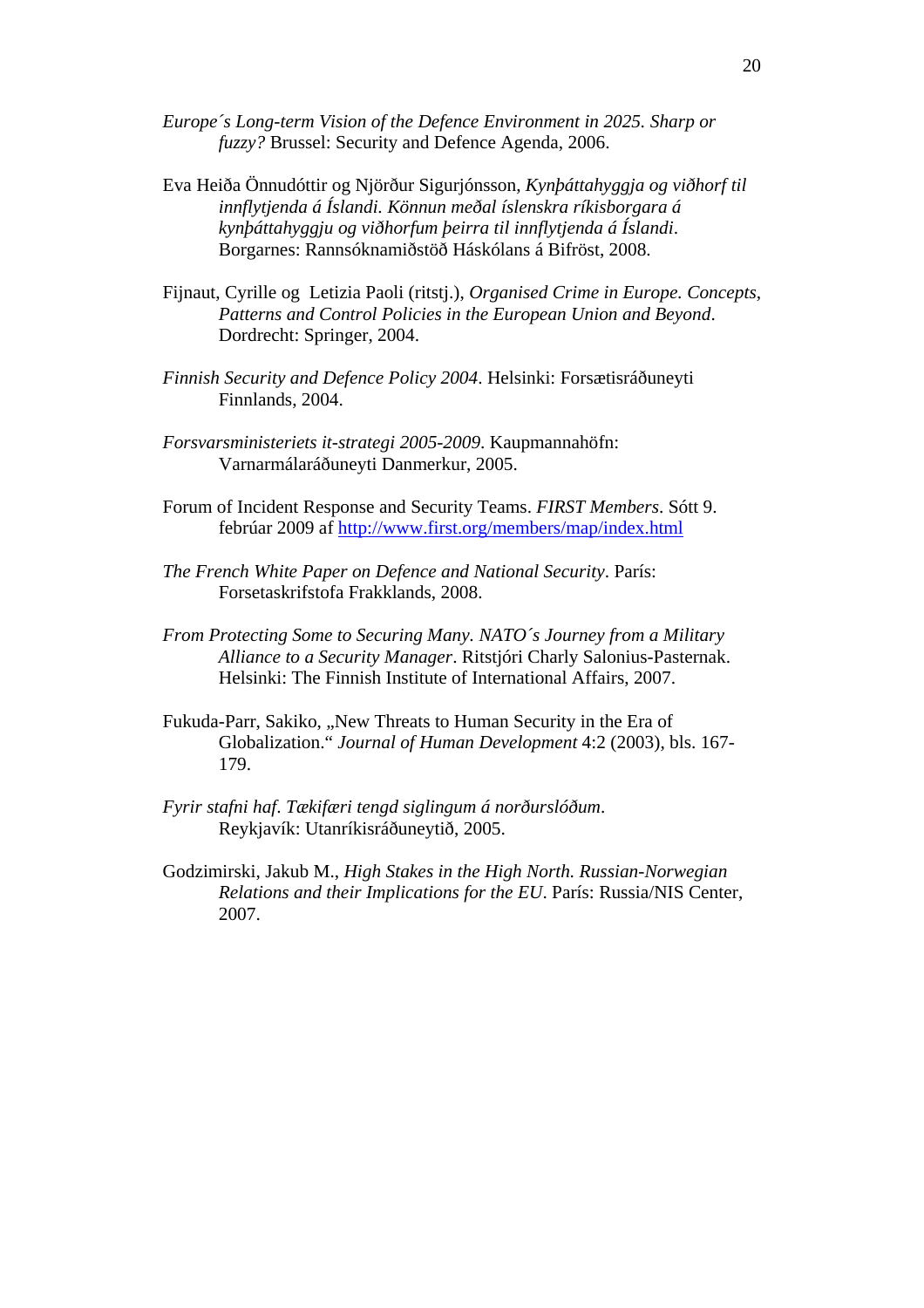- Godzimirski, Jakub M., *The New Geopolitics of the North?* Osló: The Norwegian Atlantic Committee, 2005.
- Hagstofa Íslands, *Ríkisfang, fæðingarland og uppruni íbúa*. Sótt 9. febrúar 2009 af http://www.hagstofa.is/Hagtolur/Mannfjoldi/Rikisfang-Faedingarland
- Halldór Björnsson, Árný E. Sveinbjörnsdóttir, Anna K. Daníelsdóttir, Árni Snorrason, Bjarni D. Sigurðsson, Einar Sveinbjörnsson, Gísli Viggósson, Jóhann Sigurjónsson, Snorri Baldursson, Sólveig Þorvaldsdóttir og Trausti Jónsson, *Hnattrænar loftslagsbreytingar og áhrif þeirra á Íslandi. Skýrsla vísindanefndar um loftslagsbreytingar*. Reykjavík: Umhverfisráðuneytið, 2008.
- *Heimsfaraldur inflúensu. Landsáætlun 2008. Viðbragðsáætlun almannavarna*. Reykjavík: Landlæknisembættið og Ríkislögreglustjórinn, 2008.
- Hughes, James, *EU relations with Russia. Partnership or asymmetric interdependency?* London: LSE Research Online, 2006. Sótt 11. febrúar af http://eprints.lse.ac.uk/651/1/Hughes.EU-Russia.2006.pdf
- Impe, Kristof van, "People for Sale. The Need for a Multidisciplinary Approach towards Human Trafficking." *International Migration* 38:3 (2003), bls. 113-191.
- *Information Society and Justice, Freedom and Security. Linking European Policies*. Lúxemborg: Office for Official Publications of the European Communities, 2007.
- *Informationssäkerhetspolitik. Organisatoriska konsekvenser*. Stokkhólmur: Statens offentliga utredningar, 2005.
- Ingimundur Friðriksson, "Aðdragandi bankahrunsins í október 2008." Fyrirlestur (febrúar 2009) sóttur 9. febrúar 2009 af http://www.amx.is/skjalasafn/25264f1b356b6323009897db1fa77d64/ori ginal.pdf
- *An Initial Long-Term Vision for European Defence Capability and Capacity Needs*. Brussel: The European Defence Agency, 2006. Sótt 11. febrúar 2009 af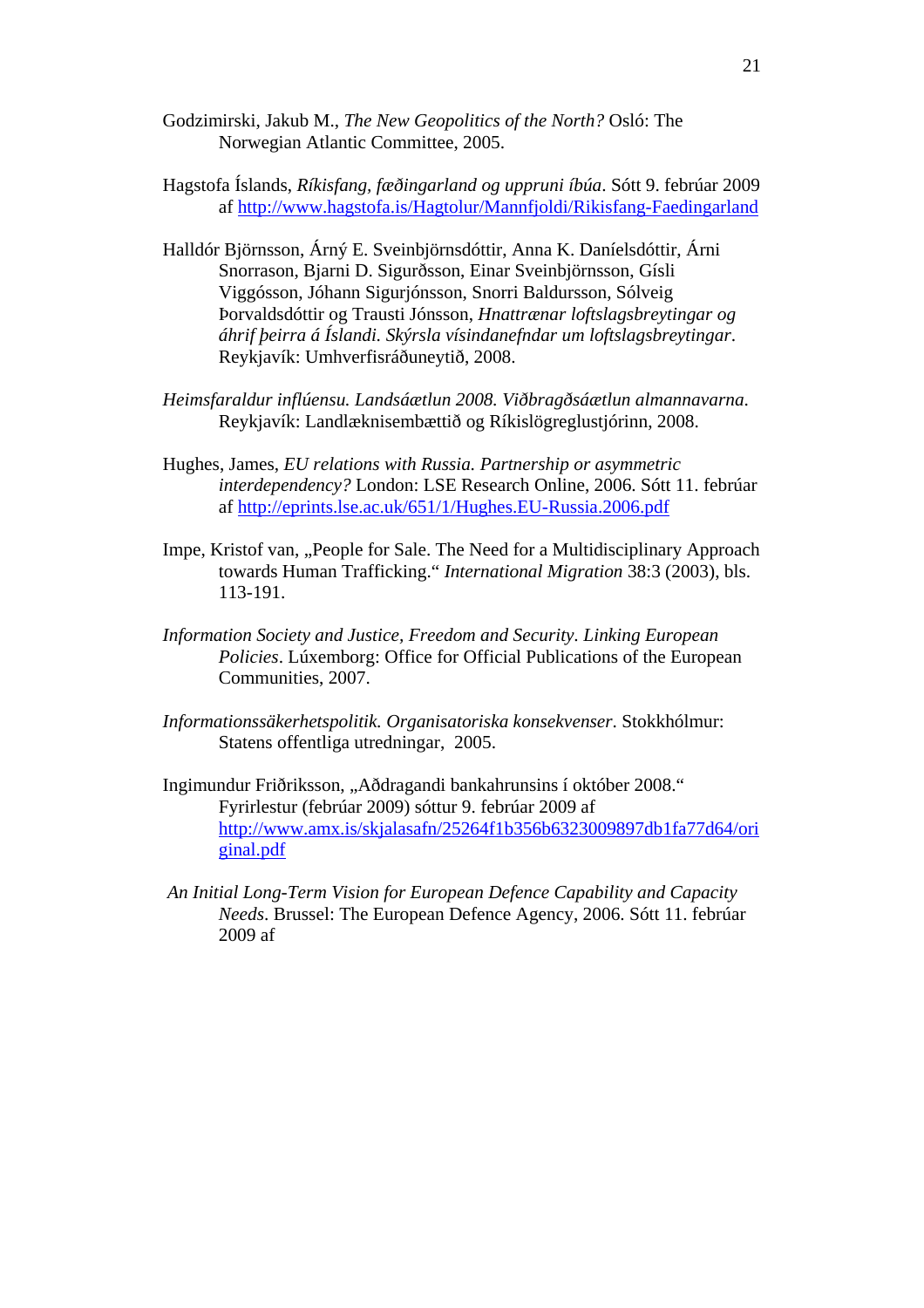http://www.consilium.europa.eu/ueDocs/cms\_Data/docs/pressdata/EN/r eports/ 91135.pdf

- *Is the EU prepared for a pandemic flu?* Brussel: Security and Defence Agenda, 2006.
- *Ísinn brotinn. Þróun norðurskautssvæðisins og sjóflutningar, horfur í siglingum á Norður-Íshafsleiðinni. Áhrif og tækifæri*. Reykjavík: Utanríkisráðuneytið, 2007.
- *Íslensk áætlun um varnir og viðbúnað við bólusótt*. Reykjavík: Landslæknisembættið, 2003.
- Jones, Kate E., Nikkita G. Patel, Marc A. Levy, Adam Storeygard, Deborah Balk, John L. Gittleman og Peter Daszak, "Global trends in emerging infectious diseases." *Nature* 451 (2008), bls. 990-993.
- Jón Gunnar Ólafsson, "Ten little Lithuanians and "Other" Stories: "Othering" the foreign national in the Icelandic mainstream discourse". MA-ritgerð í alþjóðasamskiptum við Háskóla Íslands 2008.
- Kononenko, Vadim, *Russia in 2008 and Beyond*. Helsinki: The Finnish Institute of International Affairs, Helsinki 2008.
- Kuhlau, Frida, *Countering Bio-threats. EU Instruments for Managing Biological Materials, Technology and Knowledge*. Stokkhólmur: Stockholm International Peace Research Institute, 2007.
- Liotta, P.H., "Through the Looking Glass. Creeping Vulnerabilities and the Reordering of Security." *Security Dialogue* 36:1 (2005), bls. 49-70.
- *Loftslagsbreytingar*. Reykjavík: Umhverfisráðuneytið, 2008.
- *Lög um sóttvarnir* nr. 19/1997.
- Mat á efnahagslegum áhrifum og hagvarnarráðstafanir vegna hugsanlegs heimsfaraldurs inflúensu. Reykjavík: Forsætisráðuneytið, 2006.
- *Mat lögreglustjóra á hættu á hryðjuverkum og skipulagðri glæpastarfsemi*. Reykjavík: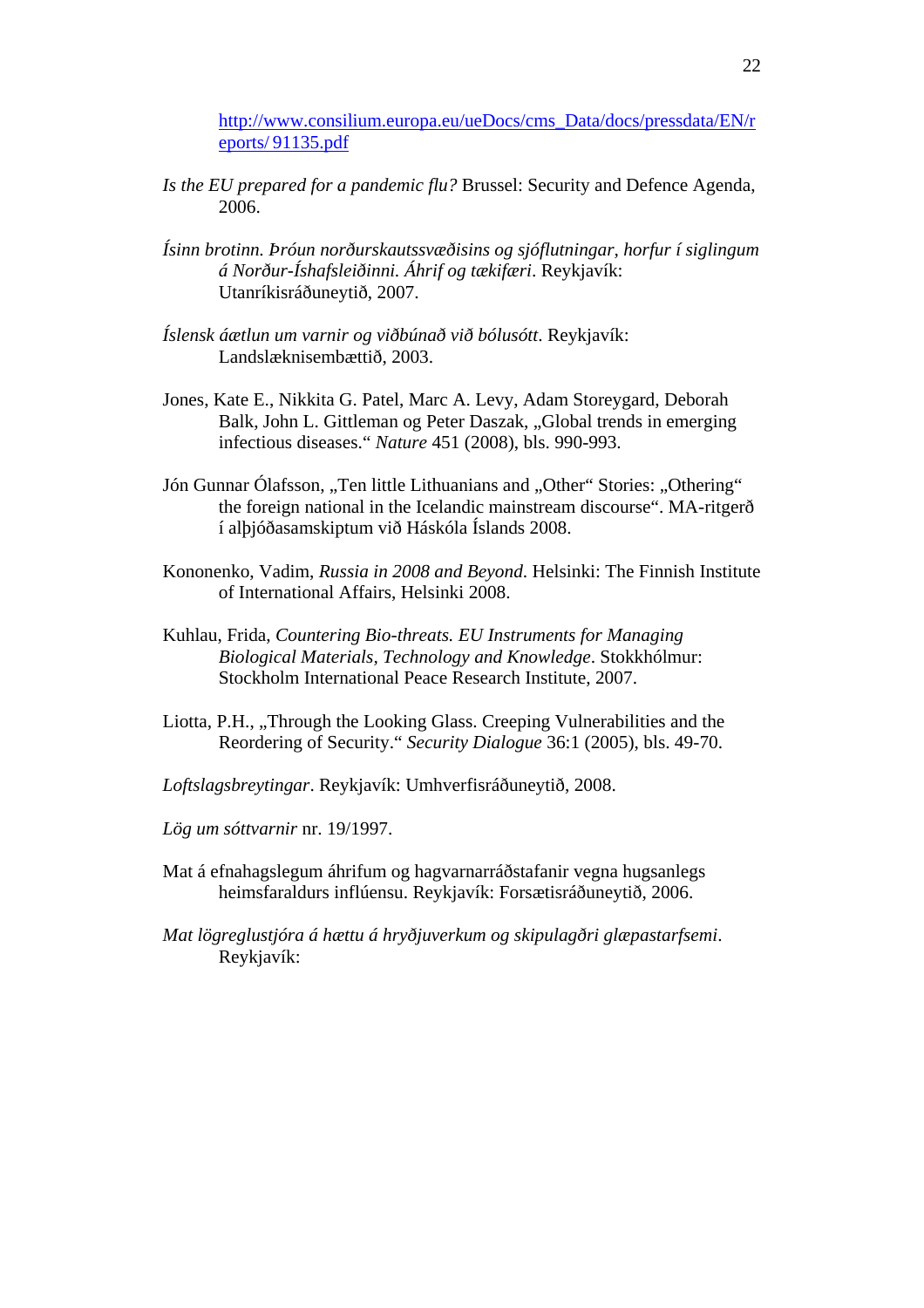Greiningardeild Ríkislögreglustjóra, 2008. Sótt 9. febrúar 2009 af http://www.domsmalaraduneyti.is/media/frettir/skyrsla\_um\_opinbert\_ha ttumat.pdf

- May, Peter J., Bryan D. Jones, Betsi E. Beem, Emily A. Neff-Sharum og Melissa K. Poague, "Policy Coherence and Component-Driven Policymaking. Arctic Policy in Canada and the United States." *Policy Studies Journal* 33:1 (2005), bls. 37-63.
- Medvedev, Sergei, *EU-Russian Relations. Alternative Futures*. Helsinki: The Finnish Institute of International Affairs, 2006.
- Miller, Judith, Stephen Engelberg og William Broad, *Germs: Biological Weapons and America´s Secret War*. New York: Simon & Schuster, 2001.
- Morse, Stephen S., *SARS and the Global Risk of Emerging Infectious Diseases*. Zürich: International Relations and Security Network, 2006.
- *Nasjonal beredskapsplan for pandemisk influensa*. Osló: Heilbrigðisráðuneyti Noregs, 2006.
- Nation, R. Craig og Dmitri Trenin, *Russian Security Strategy under Putin. U.S. and Russian Perspectives*. Carlisle: Strategic Studies Institute, 2007.
- *The National Security Strategy of the United Kingdom*. *Security in an Interdependent World*. London: The Stationary Office, 2008.
- *The National Security Strategy of the United States of America*. Washington, D.C.: Ríkisstjórn Bandaríkjanna, 2002.
- *The National Security Strategy of the United States of America*. Washington, D.C.: Ríkisstjórn Bandaríkjanna, 2005.
- *National Strategy to Secure Cyberspace*. Washington, D.C.: Heimavarnarráðuneyti Bandaríkjanna, 2003.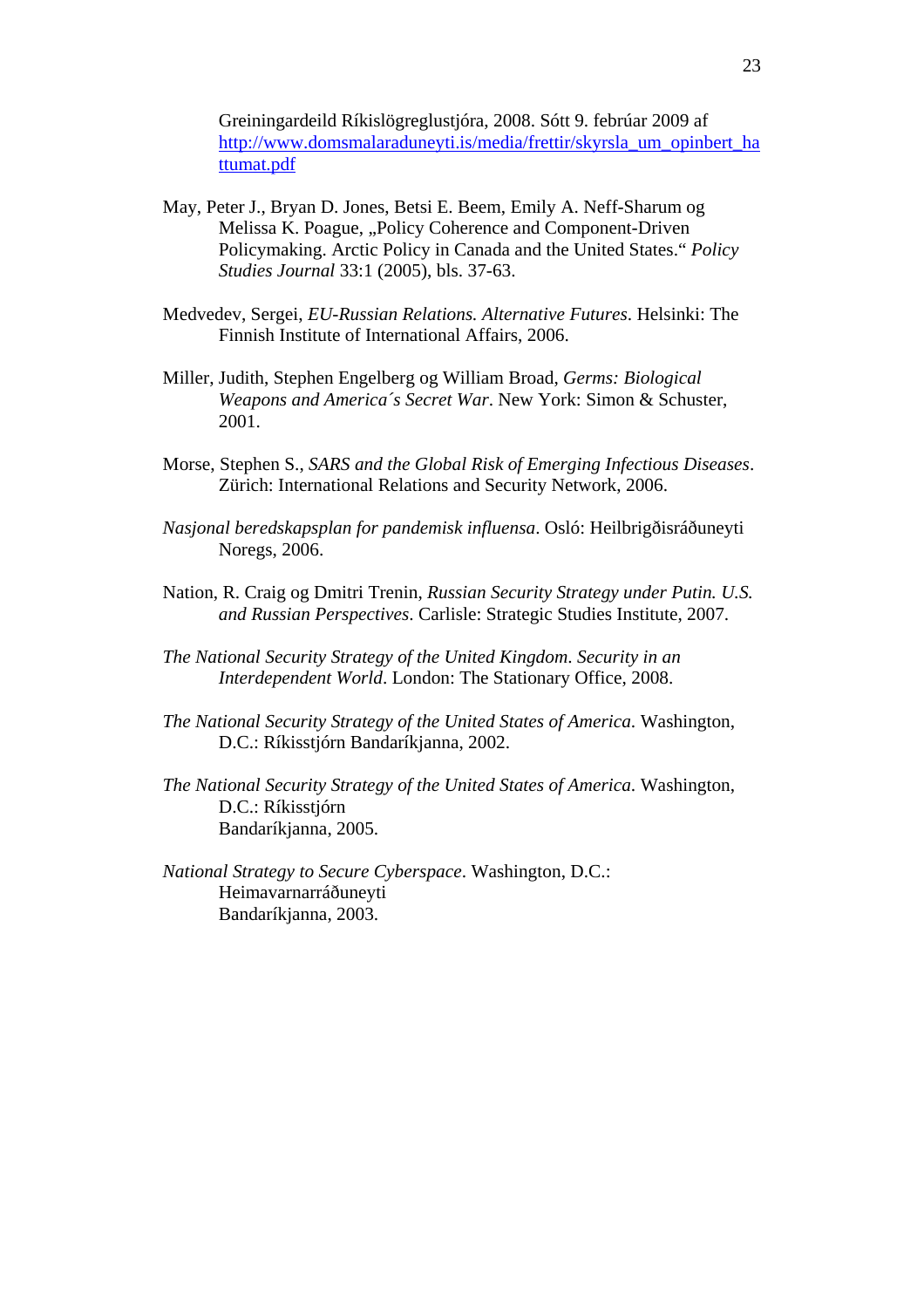- *Norwegian Defence 2006.* Osló: Varnarmálaráðuneyti Noregs, 2006. *Når sikkerheten er viktigst.* Osló: Ríkisstjórn Noregs, 2006.
- Ojanen, Hanna, "The EU and NATO. Two Competing Models for a Common Defence Policy." *Journal of Common Market Studies* 44:1 (2006), bls. 57-76.
- Olíuleit á Drekasvæði við Jan Mayen-hrygg. Tillaga að áætlun og drög að umhverfisskýrslu vegna útgáfu sérleyfa til leitar, rannsókna og vinnslu á olíu og gasi á norðanverðu Drekasvæði við Jan Mayen-hrygginn. Reykjavík: Iðnaðarráðuneytið, 2008.
- "Organised Crime and Law Enforcement in Europe. Human Trafficking." Intergroup of the European Parliament. Sótt 9. febrúar 2009 af http://www.organisedcrime.info/index.php?mode=12&id=4
- Ólafur S. Ástþórsson, Ástþór Gíslason og Steingrímur Jónsson, "Climate variability and the Icelandic marine ecosystem." *Deep-Sea Research* 54 (2007), bls. 2456-2477.
- Petersen, Friis A. og Hans Binnendjik, "The Comprehensive Approach Initiative. Future Options for NATO." *Defense Horizons*, 58 (september 2007, bls. 1-5. Sótt 11. febrúar 2009 af http://www.stormingmedia.us/11/1123/A112374.html
- *Protecting Europe. Policies for Enhancing Security in the EU*. Brussel: Security and Defence Agenda, 2006.
- *Protection of Private Data*. London: The Stationary Office, 2008.
- Prozorov, Sergei, *The Russian Northwestern Federal District and the EU´s Northern Dimension. The Emergence of a New Political Subject and its Implications for EU-Russian Regional Cooperation*. Kaupmannahöfn: Danish Institute for International Studies, 2004.
- Puffer, Sheila M., Daniel J. McCarthy og Jeanne L. Wilson, "Emerging capitalism in Russia and China. Implications for Europe." *European Journal of International Management* 1:1-2 (2007), bls. 146-165.

*Regjeringens nordomradestrategi*. Osló: Utanríkisráðuneyti Noregs, 2006.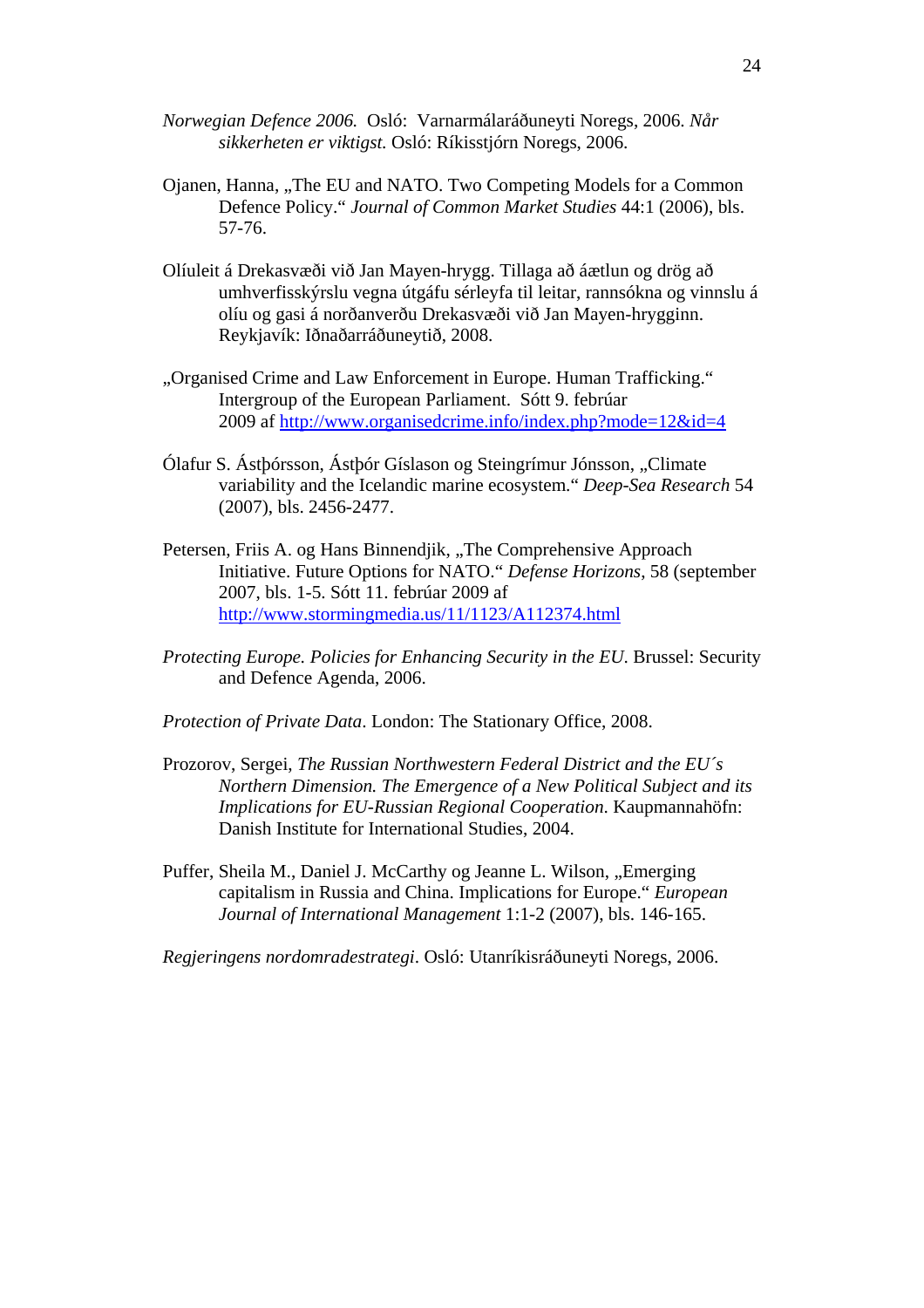*Reglugerð um sóttvarnaráðstafanir* nr. 414/2007.

- *Et robust og sikkert samfund Regeringens politik for beredskabet i Danmark*. Kaupmannahöfn: Varnarmálaráðuneyti Danmerkur, 2004.
- Rotfeld, Adam Daniel (ritstj.), *The New Security Dimensions*. Stokkhólmur: Stockholm International Peace Research Institute, 2001.
- Rühle, Michael, "The Evolution of NATO. Expanding the Transatlantic Tool Kit." *American Foreign Policy Interests* 29:4 (2007), bls. 237-242.
- Samkomulag Bandaríkjanna og Íslands um aðgerðir til að styrkja varnarsamstarf ríkjanna (2006). Sótt 11. febrúar 2009 af http://www.utanrikisraduneyti.is/media/Frettatilkynning/Samkomulag\_u m\_varnarmal.pdf
- Samkomulag Bretlands og Íslands um samstarf á sviði varnar- og öryggismála (2008). Sótt 11. febrúar 2009 http://www.utanrikisraduneyti.is/media/PDF/UK\_-\_Iceland\_MoU\_- \_Icelandic.pdf
- Samkomulag Noregs og Íslands um samstarf á sviði öryggismála, varnarmála og viðbúnaðar (2007). Sótt 11. febrúar 2009 af http://www.utanrikisraduneyti.is/media/Frettatilkynning/MOU\_- \_undirritun.pdf
- *A Secure Europe in a Better World*. Brussel: Evrópusambandið, 2003.
- Shah, Anup, "World Military Spending". *Global Issues*. Sótt 9. febrúar 2009 af http://www.globalissues.org/article/75/worldmilitaryspending#WorldMilitarySpending
- *The State of Food Insecurity in the World 2008*. Róm: Matvæla- og landbúnaðarstofnun Sameinuðu þjóðanna, 2008.
- Stoltenberg, Thorvald, "Nordic Cooperation on Foreign and Security Policy. Proposals presented to the extraordinary meeting of Nordic foreign ministers in Oslo, 9 February 2009." Sótt 12. febrúar 2009 af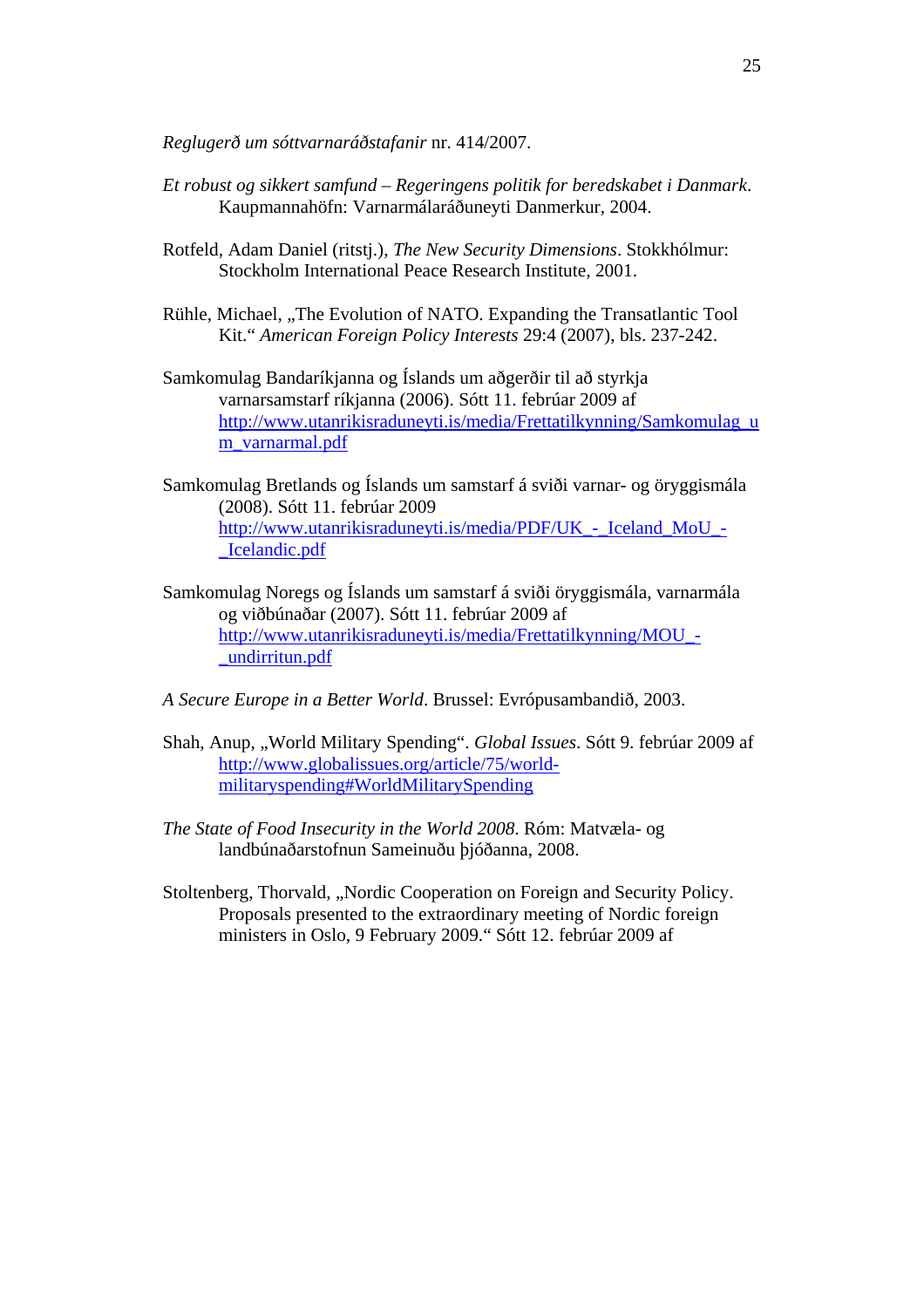http://www.utanrikisraduneyti.is/media/Frettatilkynning/Stoltenberg\_sk yrlan.pdf

- *En strategi för Sveriges säkerhet*. Stokkhólmur: Fritzes Offentliga Publikationer, 2005.
- *Strategisk handlingsplan (2006-2008) för Sveriges bidrag till den globala bekampningen av smittsamma sjukdommar*. Stokkhólmur: Utanríkisráðuneyti Svíþjóðar, 2005.
- *The Strategy for Securing the Functions Vital to Society. The Livelihood of the Population, the Security of Society and National Sovereignty*. Helsinki: Varnarmálaráðuneyti Finnlands, 2006.
- Sturla Böðvarsson, "Þingsáætlunartillögur um samgönguáætlun." Framsöguræða á Alþingi 4. febrúar 2003 vegna samgönguáætlunar 2003-2014. Sótt 9. febrúar 2009 af http://www.samgonguraduneyti.is/radherra/raedur-og-greinar-SB/nr/227
- Tilskipun Bandaríkjaforseta um stefnu í málum heimskautasvæðanna 9. janúar 2009. Sótt 9. febrúar 2009 af http://www.fas.org/irp/offdocs/nspd/nspd-66.htm
- "Treaty of Lisbon amending the Treaty on European Union and the Treaty establishing the European Community, signed at Lisbon, 13 December 2007" (Lissabonsamningurinn). *Official Journal of the European Union*  50 (2007).
- Trenin, Dmitri, *Russia´s Strategic Choices*. Moskva: Carnegie Moscow Center, 2007.
- Unnur Margrét Arnardóttir, "Angar alþjóðlegrar glæpastarfsemi." BA-ritgerð í stjórnmálafræði við Háskóla Íslands 2008.
- *Vegvísir til aðlögunar innflytjenda að íslensku samfélagi*. Reykjavík: Rauði Kross Íslands, 2006.
- *En verden i forandring*. *Nye trusler, nye svar. Redegørelse fra regeringen om indsatsen mod terrorisme*. Kaupmannahöfn: Utanríkisráðuneyti Danmerkur, 2004.